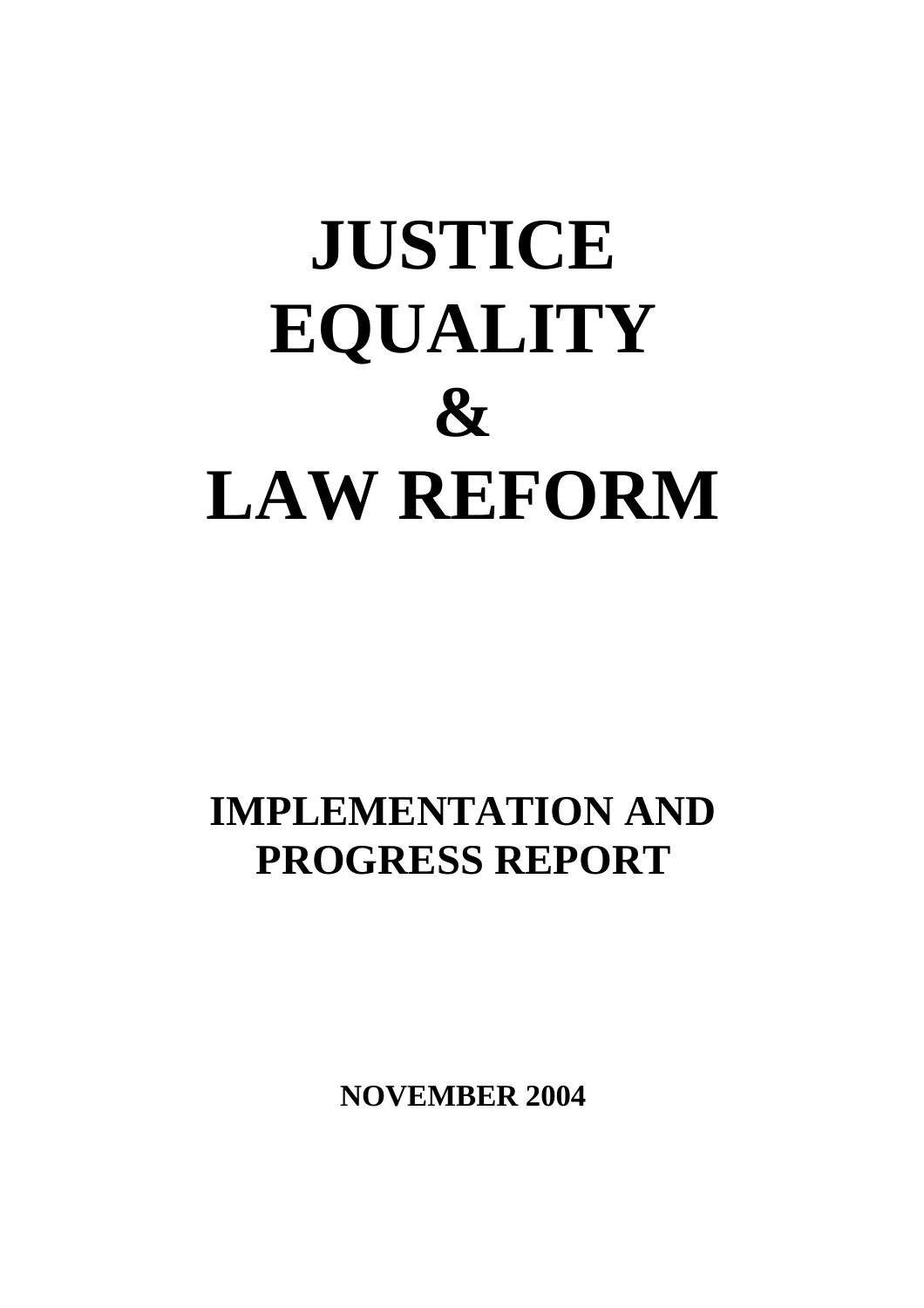### **INTRODUCTION**

**Since my appointment as Minister for Justice Equality and Law Reform in June 2002, I have embarked upon a major programme of reform in my area of political responsibility.**

**The Agenda which I have set and am implementing is without precedent in this Department in terms of its breadth and depth.**

**With the help of the officials of the Department and agencies under its policy responsibility, and with the help of partners in Government and in civil society, I have undertaken a massive agenda of legal, administrative, and policy reform. This programme is based on and builds on the targets set in the Programme For Government agreed by the Progressive Democrats and Fianna Fail in June 2002.**

**As Minister with direct responsibility for the Justice and Home Affairs portfolio at EU level, I have also presided over the JHA Council at the crucial period in which the measures agreed at Tampere and in the Amsterdam Treaty for the creation of an area of freedom, security and justice have been fulfilled. Ireland's presidency in the JHA as in other areas was hugely successful. Furthermore, it fell to me to ensure that the interests of Ireland in the JHA area were fully taken into account and protected in the process of drafting the EU Constitutional Treaty.**

**At a point halfway in the life of the Dail which approved my appointment, I consider it appropriate to formally record the implementation of that challenging Agenda of change and reform.**

**I am confident that the full implementation of that Agenda can be accomplished in the lifetime of the 29th Dail and I want to thank all who are working with me for the achievements to date and for their commitment to securing the full delivery of our ambitious, challenging but achievable goals.**

**Minister for Justice, Equality & Law Reform**

*25 November 2004*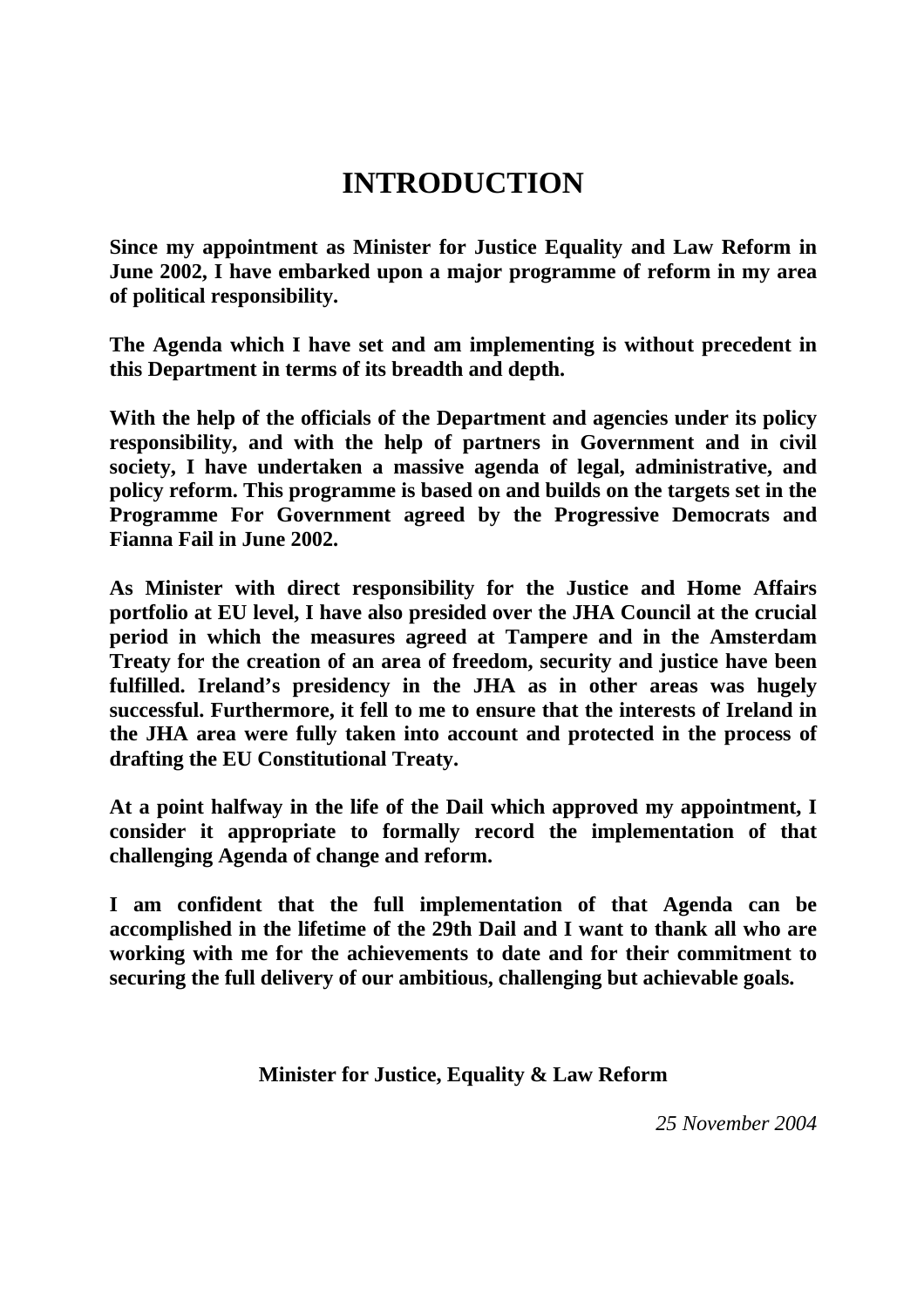### **AN GARDA SIOCHANA**

Over the last two and a half years, the human and financial resources allocated to An Garda Síochána have risen to unprecedented levels. Minister McDowell has provided the force with an operational budget of over  $\bigoplus$ .1 billion, and the membership of the force is at its highest level in the history of the State. He is pushing the major Garda Siochana Bill through the Oireachtas at present.

#### **Strength of the Force**

The Programme for Government commitment in relation to Garda numbers says, *"We will complete the current expansion of the Garda Síochána and increase recruitment so that the numbers will increase by a further 2,000".*

- Despite a freeze put on recruitment to the public service by the Minister for Finance in 2002, Minister McDowell increased the force from 11,750 in June 2002 to 12,200 in November 2004 – an increase of 450 officers.
- The strength of the Garda had been allowed to **fall** in the period of the Rainbow Government from 1994 to 1997. It rose from 10,850 to 11,750 in the period 1997 to 2002.
- The Minister has now received Government approval to implement *Phase 2* of his recruitment programme commitment to increase the force to **14,000** officers over the next 3 years. An action plan has been drawn up to facilitate the recruitment. The Garda College in Templemore is to be expanded and in-service training will be outsourced to create room for the recruitment and training of **1,100** new officers that will be recruited in each of the next **3** years.
- As part of the recruitment drive the Minister asked the Garda Commissioner to examine the eligibility criteria to join the force. Arising from this, and as a first step, the Minister has extended the age limit for entry to the force from 26 years of age to **35 years of age**. The Minister is anxious to attract recruits from the ethnic minority communities in Ireland and he will announce his plans to facilitate such recruitment on receipt of the Commissioner's final report on eligibility criteria.
- On 23 November the Minister announced the establishment of the Garda Traffic Corps a commitment of the Government under the Agreed Programme for Government 2002 – 2007. An additional Assistant Commissioner in charge of all aspects of road traffic law will be appointed and will head up the Traffic Corps from early January 2005. The Corps will have its own staff and ring-fenced budget. The number of Gardai assigned to the Traffic Corps will rise from approximately 530 today to 1,200 in 2008. Forty divisional units each with 24 personnel will be established throughout the country.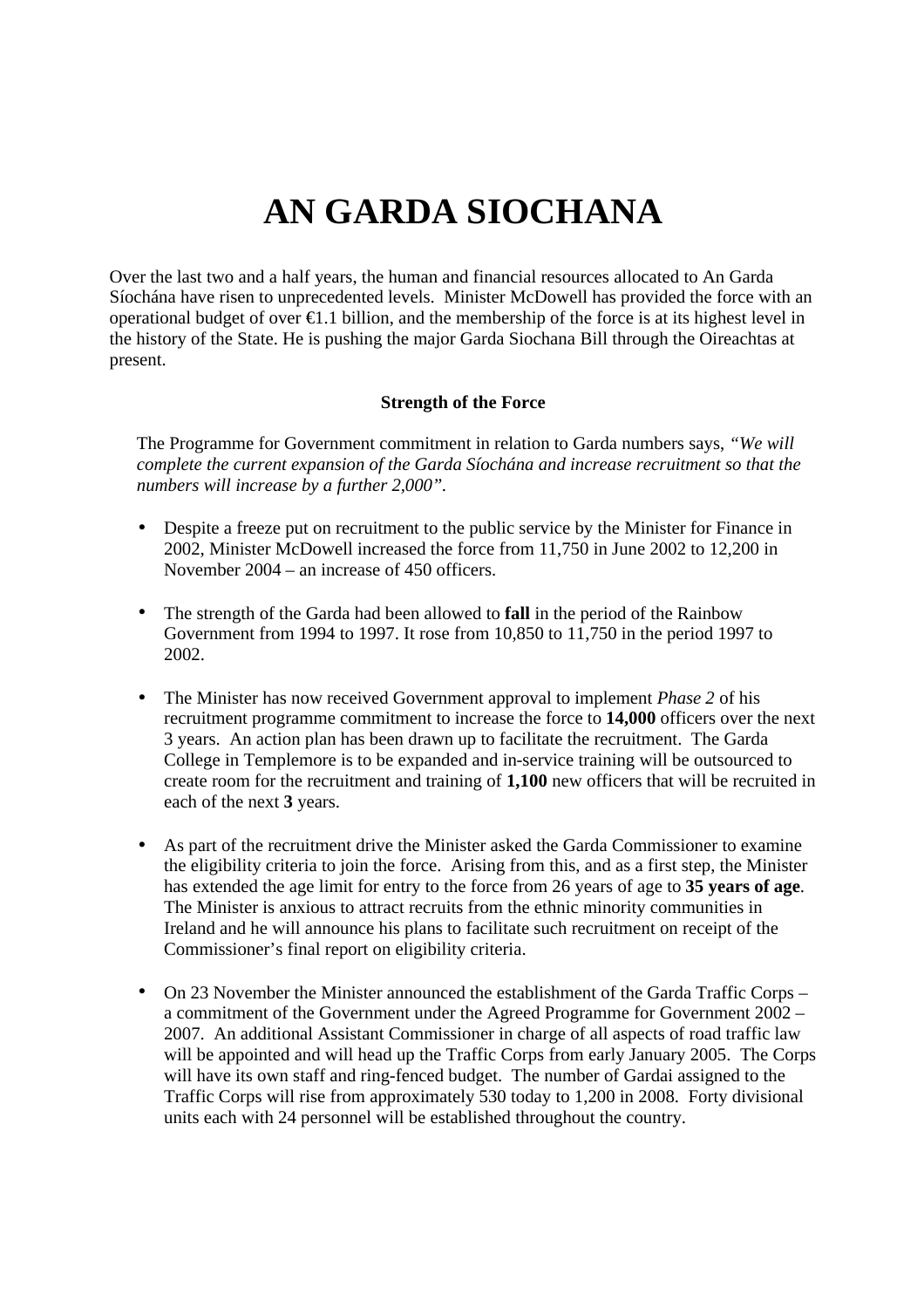#### **Resources**

The Minister has steadily increased the Garda budget by  $\text{E}198m (+21\%)$  – from  $\text{E}942m$  in 2002 to more than  $\bigoplus$ .139 billion in 2005.

The Minister provided the Gardaí with a further €4m to fund 140,000 hours of overtime for visible Garda operations during the last 8 weeks of 2004. An increase in the levels of dedicated foot and mobile patrols are being focused on operations in areas of identified vulnerability, such as West Dublin and isolated communities throughout the country.

#### **Garda Reform**

Minister McDowell published the Garda **Síochána Bill, 2004**, on 17 February, 2004. The Bill represents the most comprehensive reform of the law relating to the Garda Síochána in its history. Among other things, the Bill will:

- replace the Garda Síochána Acts 1924 to 1989 with a **comprehensive, modern statute;**
- for the first time establish in law the functions and objectives of the Garda Síochána and re-define the relationship between the Garda Commissioner and both the Minister for Justice, Equality and Law Reform and the Government. This follows on from the *Report on Performance and Accountability in the Garda Síochána,* published in 2002, which recommended significant reform in this regard.
- establish a fully independent **Garda Síochána Ombudsman Commission** to deal with complaints against members of the Garda Síochána, and examine practices and procedures of the Force, under new mechanisms designed to secure and maintain public confidence.
- establish a **Garda Inspectorate**, which would be able to review and report to the Minister of the day on practice, standards and performance across the Force, benchmarked to comparable international police experience. The Minister believes that this would meet the key challenge identified by the Morris report of ensuring oversight of the changes that are needed, and crucially would buttress and support public confidence in the Garda Síochána.
- establish **Local Policing Committees**, with Garda and local authority representation so that Garda and local authorities can co-operate and work together to address local policing and other issues. The Minister has already provided for local authority input in the Intoxicating Liquor Act, 2003, whereby local representatives can decide the opening times of licensed premises in their communities.
- Provide for a Garda reserve. Volunteer members will have the same powers, duties, immunities and privileges as members appointed as Gardai.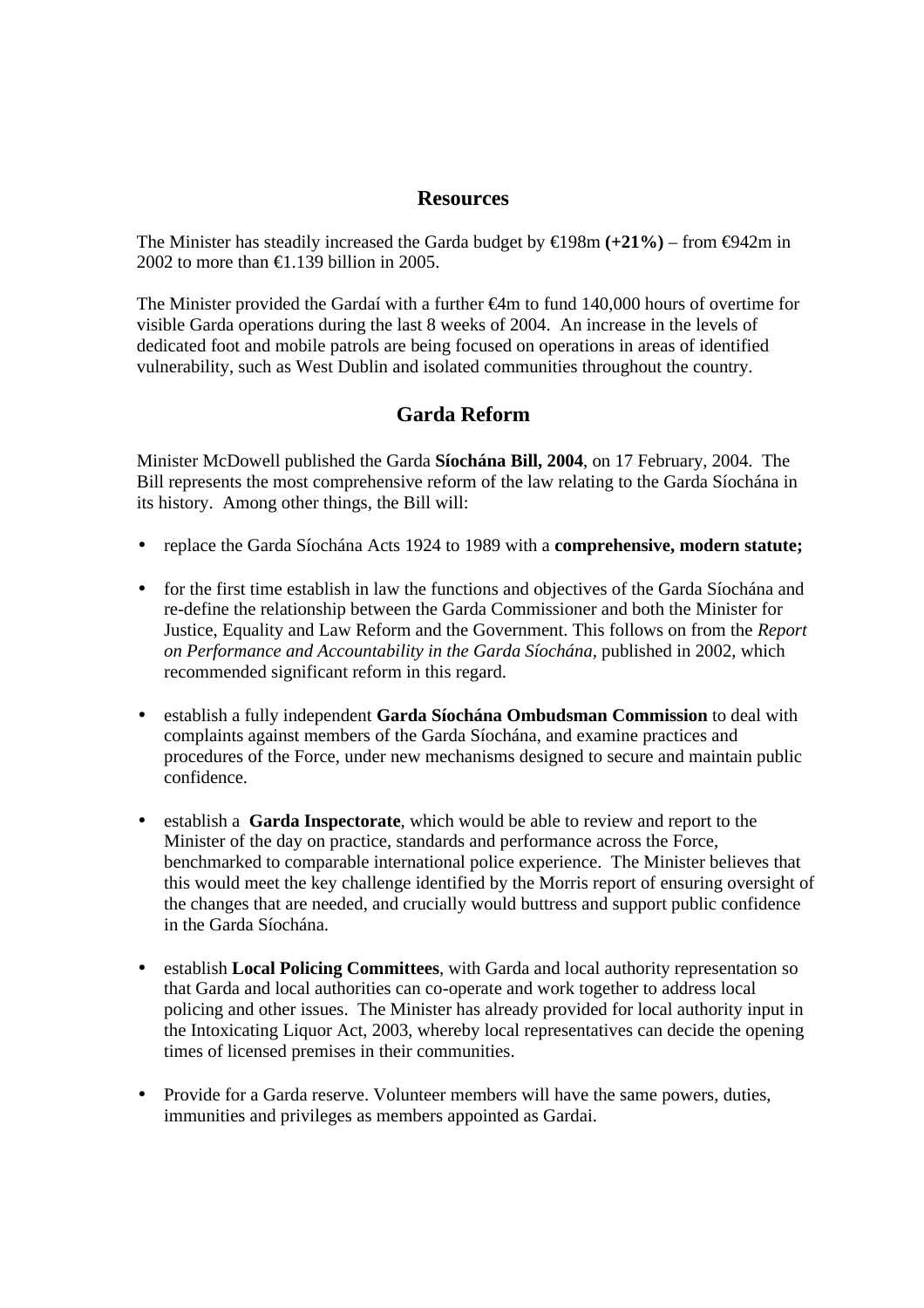### **CRIME**

Michael McDowell was appointed Minister for Justice, Equality and Law Reform, in June, 2002, at a time when crime had been rising over the previous 18 months. Headline crimes such as murder and assault causing harm had increased significantly. Public order offences had also increased.

The Minister tackled the upward trend in violent street crime head-on. He swiftly enacted the **Criminal Justice (Public Order) Act, 2003** and the **Intoxicating Liquor Act, 2003** to tackle assaults, street crime and public order. He increased the size of the Gardaí and ensured they are adequately resourced.

As a result of this decisive action over the last 2 years the upward trend in crime has been reversed with significant decreases being recorded in both headline and non-headline crime. The number of murders, serious assaults and public order offences has decreased significantly.

Traditionally the Garda crime statistics were published on an annual basis, up to 18 months in arrears. For the first time in the history of the State, Minister McDowell introduced the publication of **quarterly crime statistics** in January 2003, to be published within days of receipt in his Department. To date there have been 7 quarterly reports, each recording a decrease in headline crime.

#### **Crime Statistics**

- **The number of crimes recorded for 2003 compared to 2002 decreased by over 3,000 (-3%) headline crimes and over 48,000 (-14%) non-headline crimes.**
- **This downward trend has continued with the number of crimes recorded in the first 9 months of 2004 compared to the same period in 2003 decreasing by over 4,500 headline crimes (-6%).**
- **The Expert Group on Crime Statistics established by the Minister reported to him in July. The Minister accepted the Group's recommendations and decided that the Central Crime Statistics Unit which the Group recommended be established to compile and publish crime statistics should be located within the Central Statistics Office. Work is underway, in conjunction with the CSO and the Garda authorities, on this.**

#### **Murder**

• There were 7 fewer murders in 2003 compared to 2002 (45 compared to 52) and there were 7 fewer murders for the first 9 months of this year compared to the same period last year (28 compared to 35).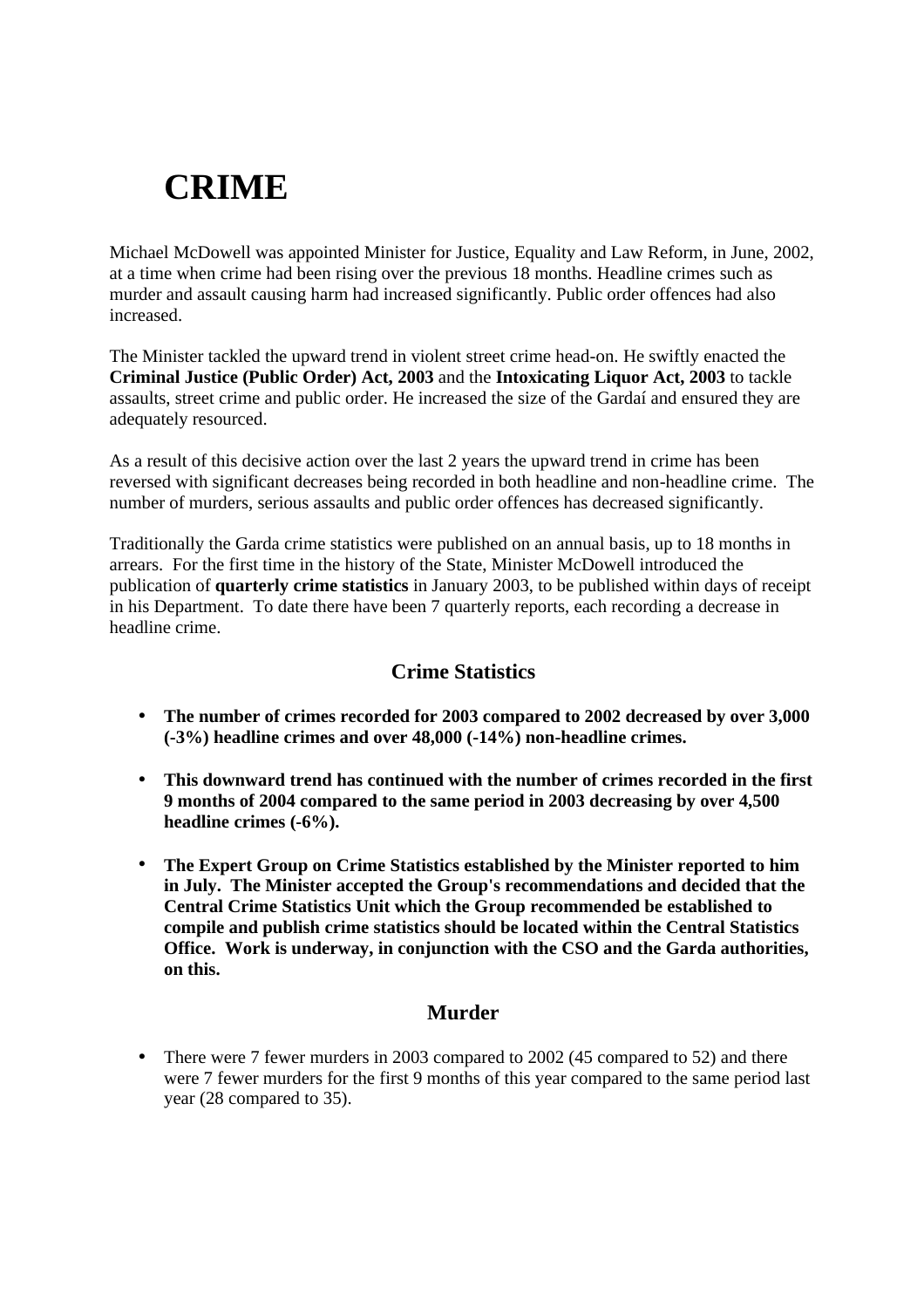#### **Assault & Public Order**

- Almost 1,100 (-22%) fewer people were the victims of serious assaults and over 2,300 (-23%) fewer people were the victims of minor assaults in 2003 compared to 2002. This trend has continued for the first 9 months of 2004 with 225 (-7%) fewer serious assaults compared to the same period in 2003.
- There were almost 2,000 (-22%) fewer criminal damage cases and 2,400 (-4%) fewer public order offences in 2003 compared to 2002.

#### **Sexual Offences**

• There were 698 fewer sexual offences in 2003 compared to 2002 and 202 fewer sexual offences for the first 9 months of 2004 compared to the same period last year.

#### **Theft and Robberies**

- There were  $310$  ( $-1\%$ ) fewer thefts in 2003 compared to 2002 and 2,540 ( $6\%$ ) fewer thefts for the first 9 months of this year compared to the same period last year.
- There were 145 (-5%) fewer robberies in 2003 compared to 2002 and 180 (-8%) fewer robberies for the first 9 months of this year compared to the same period last year.

#### **Tackling Drugs & Organised Crime**

- The Garda Siochána continues to achieve considerable success in relation to the drug supply reduction targets set out in the National Drugs Strategy.
- Garda drug seizures doubled in 2003 compared to  $2002 -$  from  $\bigoplus_{n=1}^{\infty} 2002$  to  $\bigoplus_{n=1}^{\infty} 00$ m in 2003. The Customs & Excise drug seizures for 2003 were  $\in \mathbb{Z}1m$ .
- A co-ordinating framework linking Garda District, Divisional and National Drug Policing Plans was put in place during 2004 by the Garda Authorities. The Garda Síochána Bill 2004 makes provision for the development of Joint Policing Committees at City and County Development Board level and for the establishment of local policing fora in designated areas under the umbrella of such committees.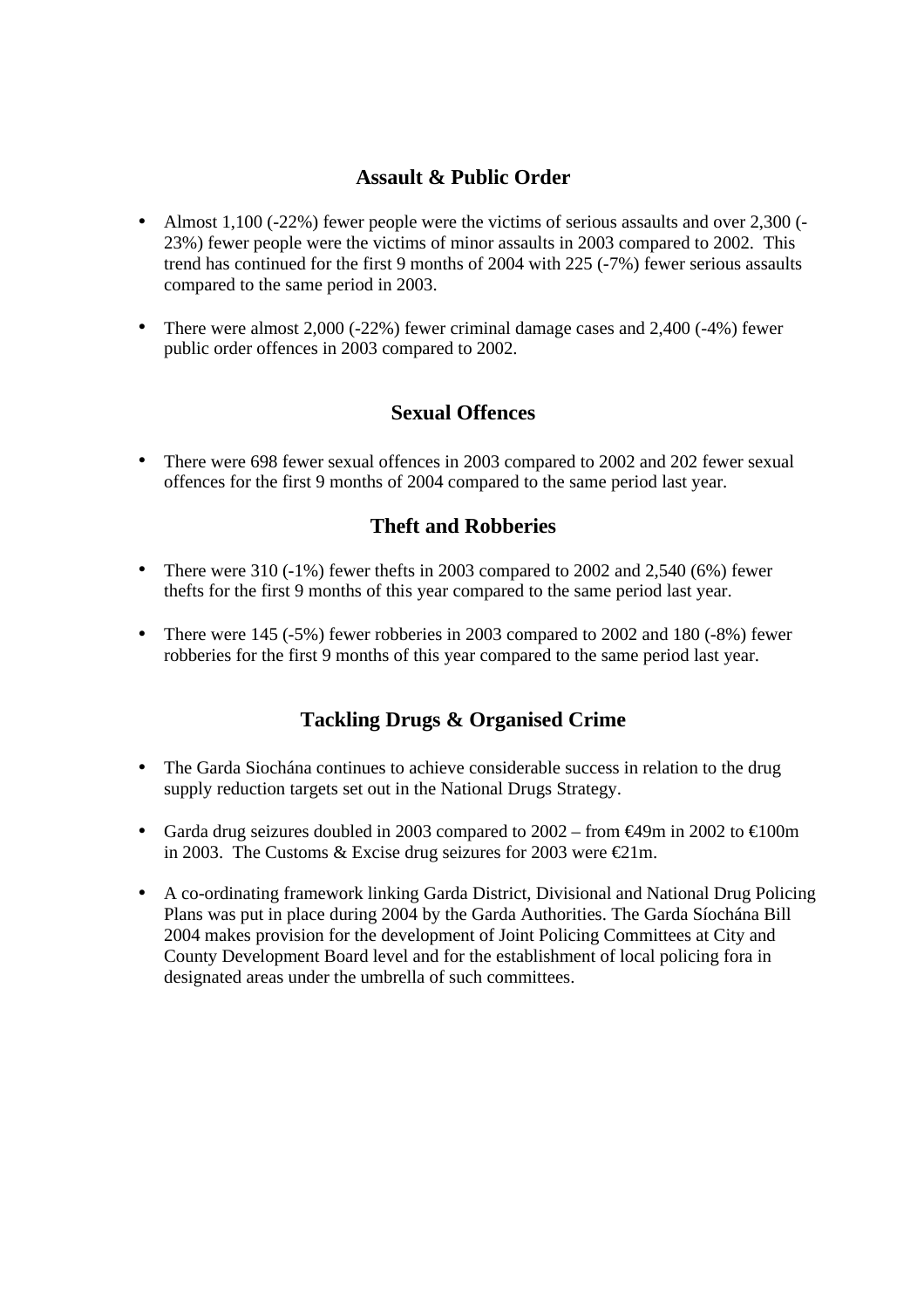#### **Criminal Assets Bureau**

- Minister McDowell considers the Criminal Assets Bureau as a vital weapon in the fight against crime.
- In 2003 the CAB obtained interim orders to the value of over  $\bigoplus$  million and Interlocutory Orders ("final" restraint orders) to the value of  $\Theta$ 70,816; Demanded taxes and interest in excess of  $\epsilon$ 7 million with approximately  $\epsilon$ 10 million collected and; Secured social welfare savings amounting to  $\in$  109,654.
- Since its statutory inception in October, 1996 up to 31 December, 2003 the Bureau has obtained interim and "final" restraint orders to the value of over  $\epsilon$ 1 million and  $\epsilon$ 22 million, respectively. In the same period, taxes and interest demanded were in excess of  $€78$  million, with over  $€6$  million collected. In addition, social welfare savings amounted to over  $\in$  1.5 million.

# **Criminal Justice Bill 2004**

The Criminal Justice Bill 2004 presents a comprehensive package of anti-crime measures which will enhance the powers of the Gardaí in the investigation and prosecution of offences and generally provide for improvements to the operation of the criminal justice system.

The Bill has its origins in the report of the Expert Group chaired by the late Eamonn Leahy S.C. and which was appointed to consider changes in the criminal law as recommended in the Report of the Steering Group on the efficiency and effectiveness of the Garda Síochána. However, the Minister has also added a number of provisions over and above those recommended by the Expert Group to take account of developments since that report was published in November, 1998.

When enacted it will provide for:

- a statutory power to preserve a crime scene;
- a general power in relation to the issue of search warrants;
- increased detention powers up to 24 hours for arrestable offences;
- some amendments to the Criminal Justice (Forensic Evidence) Act, 1990, in particular to reclassify saliva and mouth swabs as non-intimate samples;
- extending the power of the prosecution to appeal in limited circumstances, in particular in relation to points of law;
- general provisions, mostly of a technical nature, to improve efficiency in the prosecution of offences;
- provision on the admissibility of statements by witnesses, who subsequently refuse to testify or retract their original statements;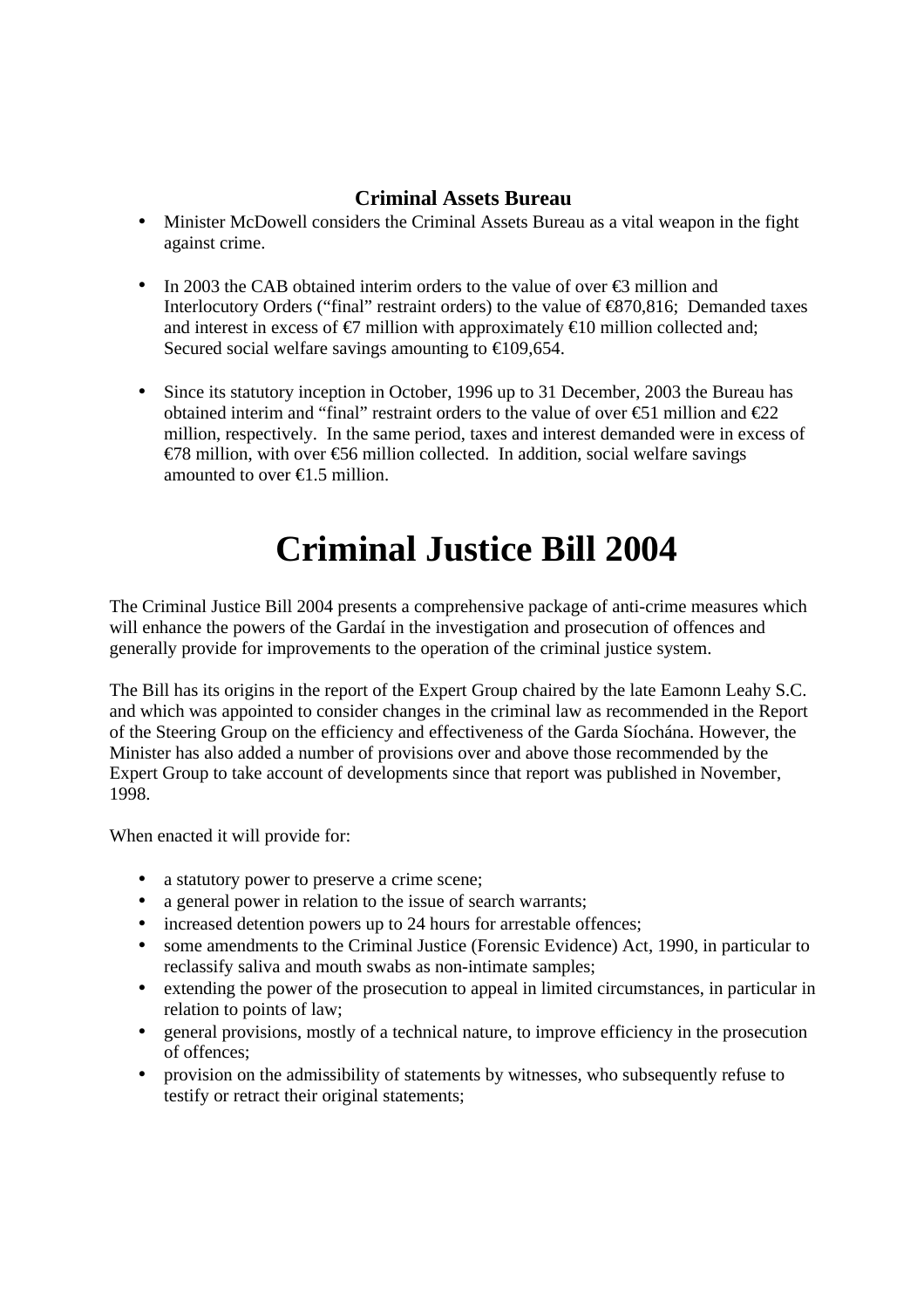- provision for a fixed penalty procedure in respect of certain lesser public order offences; and
- amendment of the Firearms Acts to require applicants for firearms certificates to satisfy the Garda Superintendent that they have provided secure accommodation for the firearm.
- provisions creating criminal offences in relation to participation in criminal organisations;
- proposals to strengthen the provisions on the imposition of the 10 year minimum mandatory sentence for drug trafficking;
- creation of minimum mandatory sentences for certain firearms provisions;
- further amendments to the Firearms Acts concerning the control of firearms, certification for possession, use and carriage of firearms and ammunition, an appeal procedure in relation to decisions on certification and penalties for certain types of offences relating to firearms.

The Minister is also considering bringing forward further amendments to the Bill during its passage through the Houses of the Oireachtas.

They are

- new offences of supplying drugs to prisoners;
- a new offence of possession of an article connected with certain offences;
- provisions in relation to electronic tagging of offenders
- providing a Statutory basis for suspended or partially suspended sentences and broad powers for the Courts to impose conditions in relation to such suspensions [including the making of drug treatment orders]
- the establishment of a Criminal Law Codification Advisory Group to ensure the drawing up of a criminal code and its ongoing implementation
- new provisions enabling Courts to deal with anti-social behaviour by making Anti-Social Behaviour Orders.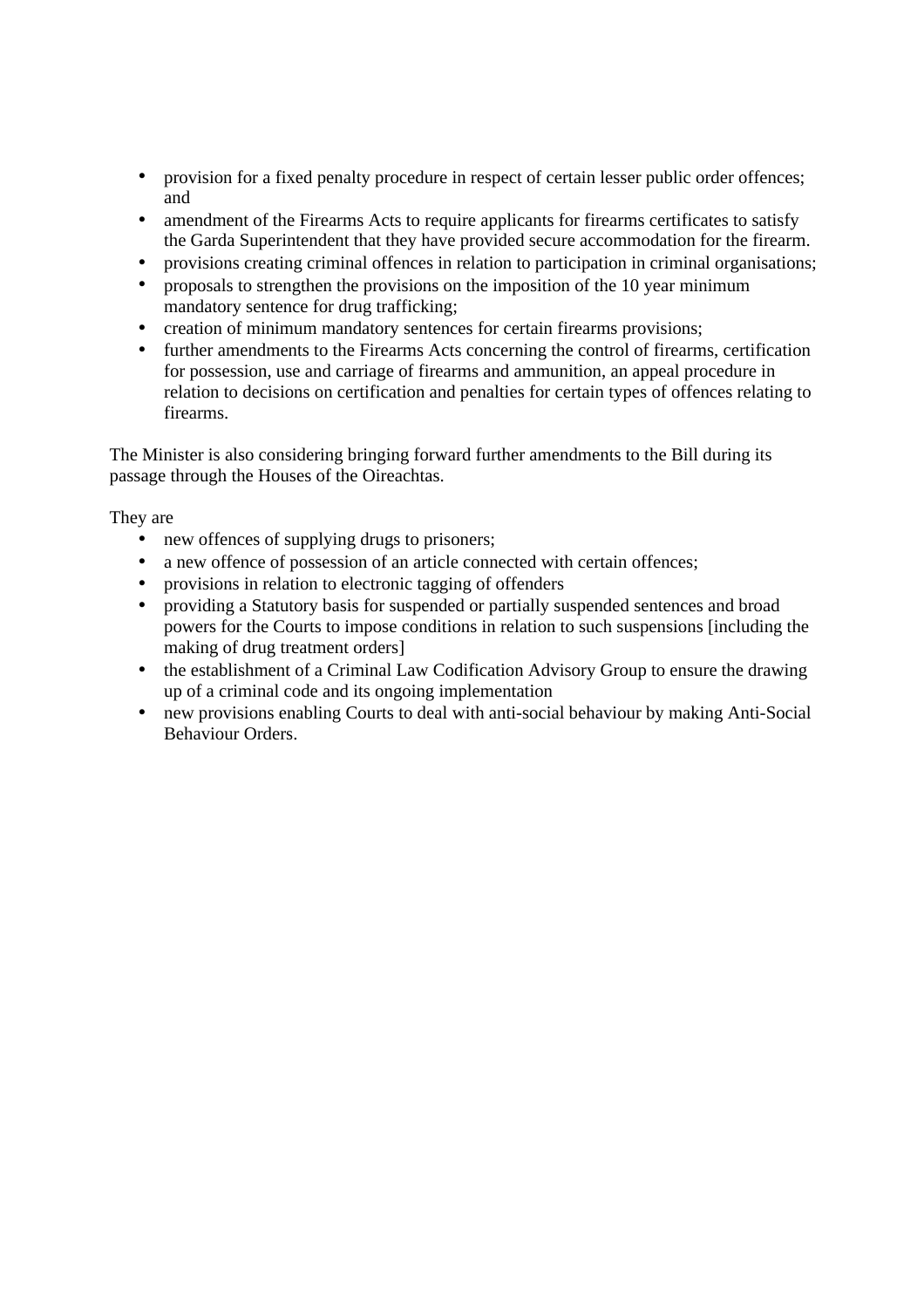### **Northern Ireland**

- The Minister has played a key role in inter-Governmental and cross-party talks, building on the progress achieved following the Good Friday Agreement, and aimed at securing an enduring settlement of outstanding differences, based on a total cessation of violence and the ending of all paramilitary activity.
- The **Independent Monitoring Commission** was established on 7 January 2004, following the signing of an international agreement by the British Ambassador and the Minister on behalf of the Irish Government on 25 November 2003. The Commission's role, provided for in the **Independent Monitoring Commission Act, 2003**, is to report on paramilitary activity, security normalisation and participation in the political institutions in Northern Ireland. The Minister regards the IMC as playing a crucial role in the efforts to bring about political progress and stability in the North. The IMC has to date made two reports to both Governments on paramilitary activity.
- The Minister and his counterpart in Northern Ireland have encouraged and developed, with the respective Police Forces, enhanced co-operation in the fight against crime on an all Ireland basis.
- The **Garda Síochána (Police Co-operation) Act, 2003** gives effect to Articles 1 and 2 of the Agreement made in April 2002 between the British and Irish Governments to implement cross border aspects of the Patten Report.

The Act provides that

- members of each police service will be eligible to apply for certain posts in the other police service, and
- members of each police service can be seconded with full police powers to the other police service for periods not exceeding 3 years.

The **Criminal Justice (Joint Investigation Teams) Act, 2004** is to give effect to the requirements of an EU Council Framework Decision. It provides for

- setting up of joint investigation teams by mutual consent of Member States for a specific purpose and limited period.
- The teams will carry out criminal investigations with a cross border dimension in one or more of the Member States setting up the team.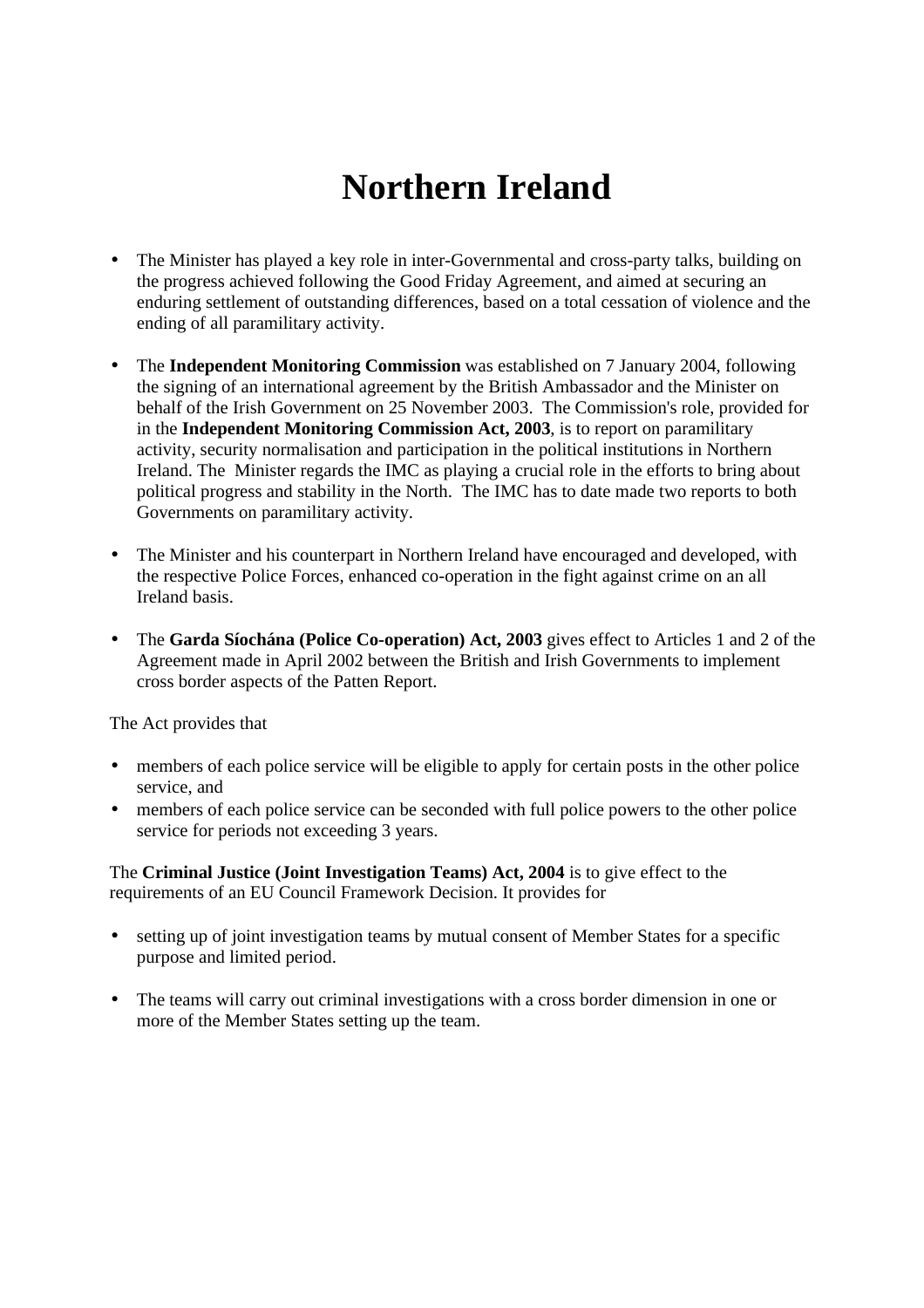In May, 2003 a seminar on cross border organised crime jointly organised by Minister McDowell's Department and the Northern Ireland Office, with the involvement of the Garda Siochana and the Police Service of Northern Ireland, was held. Following the success of this seminar, which led to a number of joint operations, a second seminar was held in September, 2004.

The first ever joint threat assessment in relation to cross border organised crime was launched at the second seminar and work was also commenced on developing the operational/tactical response to the risks identified in the threat assessment report.

#### **Remembrance Fund and Commission**

• The Remembrance Commission is now fully functioning. To date it has received 57 applications and approved assistance totalling €514,000 in respect of thirty six applications and €1.4 million in respect of two organisations (Justice for the Forgotten and the Northern Ireland Memorial Fund).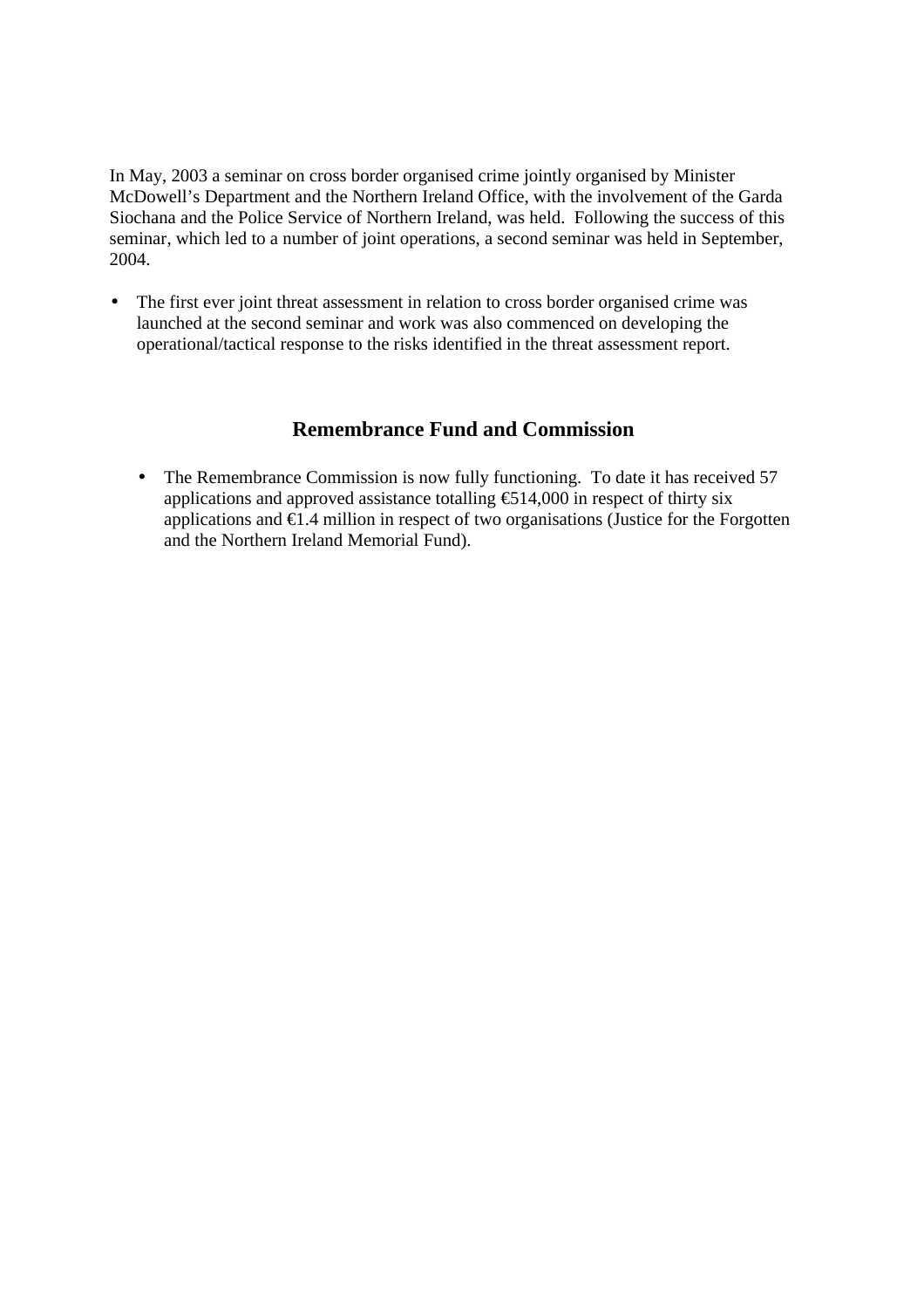# **LEGISLATION**

The Minister has been responsible for introducing nearly **one-third** of the Government's legislative programme since June 2002. He has enacted legislation dealing with such diverse policy areas as

- • **law and order,**
- **personal injury claims,**
- **commissions of investigation,**
- **asylum and immigration**
- **equality**

He is currently guiding legislation through the Houses of the Oireachtas dealing with reform of An Garda Síochána, important criminal justice initiatives and citizenship.

- The Minister has **published 34 Bills** since he came to office, representing over **33%** of Bills published by this Government.
- He has successfully overseen the **enactment of 23 Bills** which represents **25%** of the Bills enacted under this Government.
- The Minister has **11 Bills currently before the Dáil/Seanad.** These include the Garda Síochána Bill, 2004 and the Criminal Justice Bill, 2004.
- An additional **6 Bills** are currently being drafted in his Department under the Minister's direction. Before the end of 2004, the Minister will bring his proposals to Government for legislation dealing with **Judicial Conduct**, **Licensing** and **Defamation**, including the establishment of a Press Council.
- The Minister established an **Expert Group on the Codification of Criminal Law** in January 2003, to advise on the scope of the proposed codification of criminal law into a single Crimes Act. The Minister has recently received the report of the Expert Group which he will publish on 29th November 2004. He now proposes to establish a Criminal Law Codification Advisory Committee on a statutory footing to oversee the full implementation of codification of the criminal law.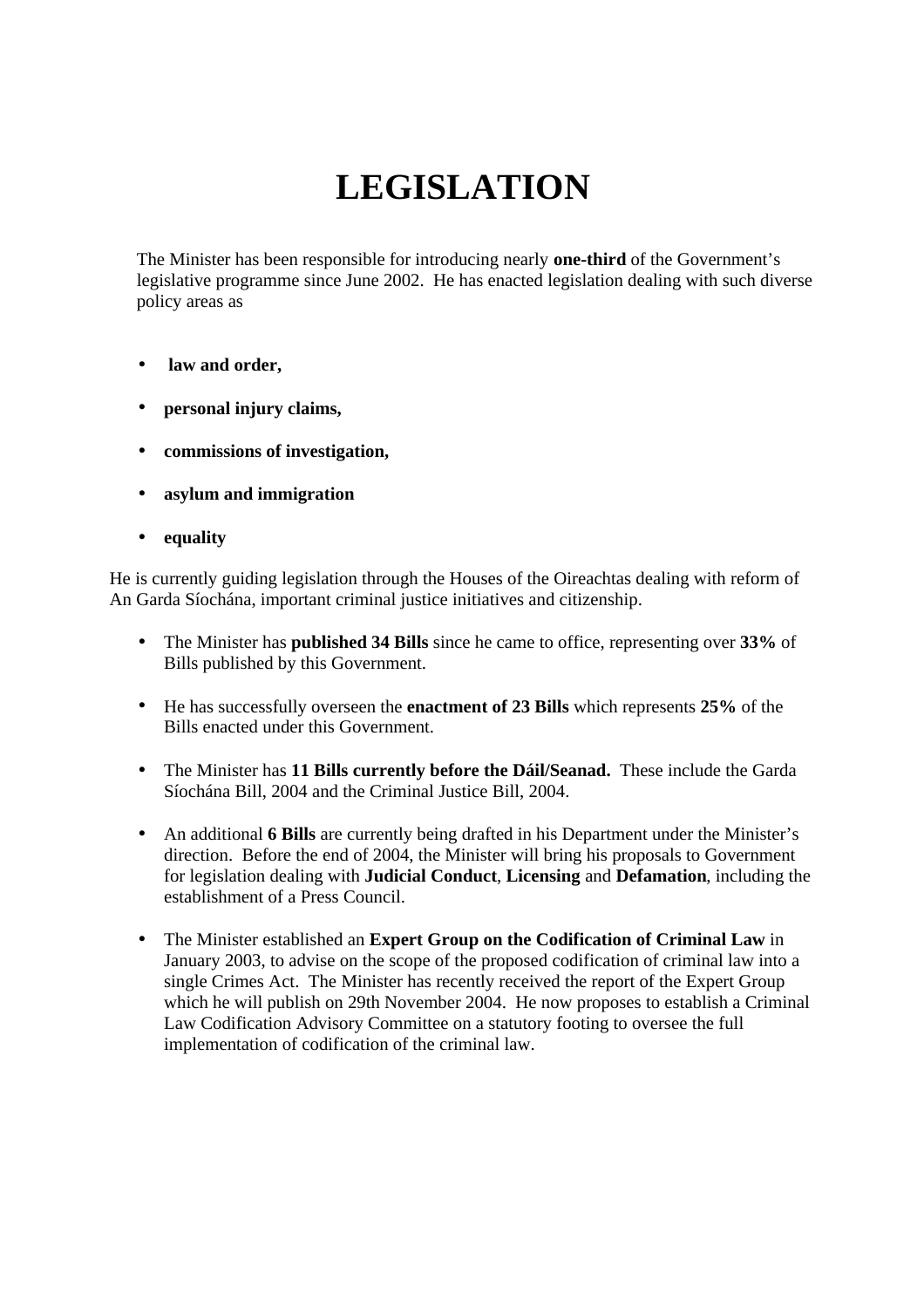### **Legislation Enacted**

 The following are the Bills enacted since Minister McDowell took up Office: *2002*

#### **1. Domestic Violence (Amendment) Act 2002**

#### *2003*

- **2. Data Protection (Amendment) Act 2003**
- **3. Criminal Justice (Public Order) Act 2003**
- **4. Criminal Justice (Illicit Traffic by Sea) Act 2003**
- **5. Garda Síochána (Police Co-operation) Act 2003**
- **6. European Convention on Human Rights Act 2003**
- **7. Intoxicating Liquor Act 2003**
- **8. Immigration Act 2003**
- **9. Criminal Justice (Temporary Release of Prisoners) Act 2003**
- **10. Courts and Court Officers (Amendment) Act 2003**
- **11. Independent Monitoring Commission Act 2003**
- **12. European Arrest Warrant Act 2003**

#### *2004*

- **13. Immigration Act 2004**
- **14. Private Security Services Act 2004**
- **15. Tribunals of Enquiry (Evidence) (Amendment) Act 2004**
- **16. Child Trafficking and Pornography (Amendment) Act 2004**
- **17. Twenty seventh Amendment of the Constitution Act 2004**
- **18. Criminal Justice (Joint Investigation Teams) Act 2004**
- **19. Commissions of Investigation Act 2004**
- **20. Equality Act 2004**
- **21. Maternity Protection (Amendment) Act 2004**
- **22. Civil Liability and Courts Act 2004**
- **23. Intoxicating Liquor Act, 2004**

#### **Bills on Dail and Seanad Order Paper**

- **1. Criminal Law (Insanity) Bill 2002**
- **2. Proceeds of Crime (Amendment) Bill 1999**
- **3. Criminal Justice (Terrorist Offences) Bill 2002**
- **4. International Criminal Court Bill 2003**
- **5. Transfer of Execution of Sentences Bill 2003**
- **6. Gárda Síochána Bill 2004**
- **7. Adoptive Leave Bill 2004**
- **8. Criminal. Justice Bill 2004**
- **9. Disability Bill 2004**
- **10 Irish Nationality and Citizenship Bill 20**04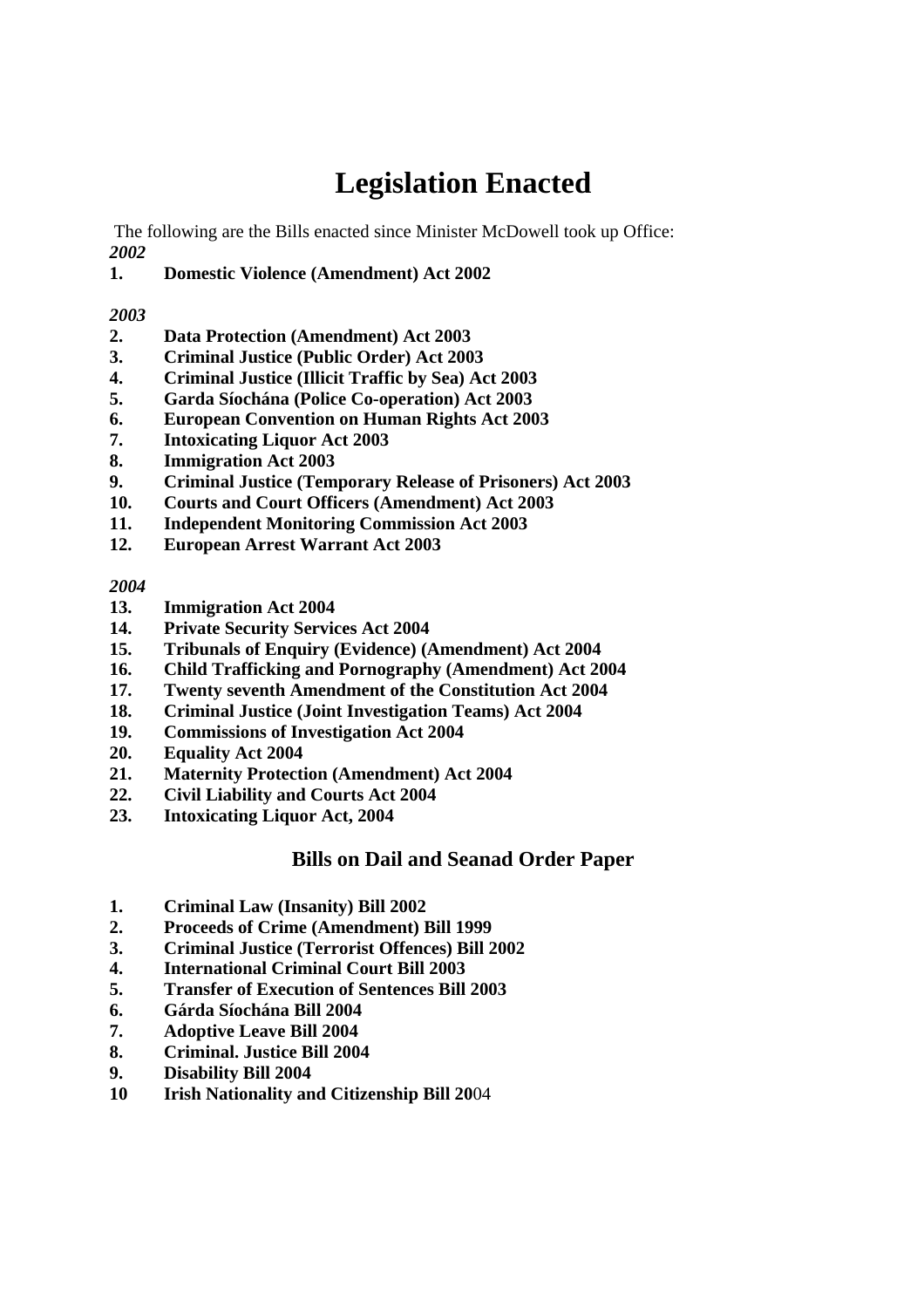#### **Bills expected to be published during the autumn session**

- ? Criminal Justice (International Co-operation) Bill
- ? Parental Leave (Amendment) Bill
- ? Registration of Deeds and Title Bill

#### **Bills in respect of which heads have been agreed and texts are being drafted**

- ? Criminal Justice (Protection of Confidential Information) Bill
- ? Defamation Bill<br>? Prisons Rill
- Prisons Bill

### **Law Reform**

The Minister has embarked on an unprecedented programme of law reform since taking up office. For example, he has enacted legislation providing for a more efficient and cost effective means of investigating matters of significant public concern and he has enacted legislation to deal with exaggerated and fraudulent personal injury claims.

Before the end of 2004 the Minister will bring his proposals to Government for legislation dealing with Judicial Conduct, Licensing and Defamation, including the establishment of a Press Council.

#### *Commissions of Investigation Act 2004*

- The Act provides for the establishment and operation of Commissions of Investigation to investigate into matters of significant public concern. Commissions of Investigation provide a new and additional means of carrying out such investigations. They are designed to be most cost effective and timely and will facilitate witnesses in their cooperation with a Commission.
- A Commission will have a full range of powers available to it under the Act to ensure compliance with its directions, access to information etc.

#### *Civil Liability and Courts Act 2004*

- The primary purpose of the Civil Liability and Courts Act 2004 is to introduce changes in the law on civil liability. The Act amends the Statute of Limitations (Amendment) Act 1991 by reducing the limitation period for personal injuries actions to two years.
- The Act also introduces new penalties for fraudulent and exaggerated claims and provides for major procedural changes in personal injuries actions to reduce the time taken and costs involved in processing such actions.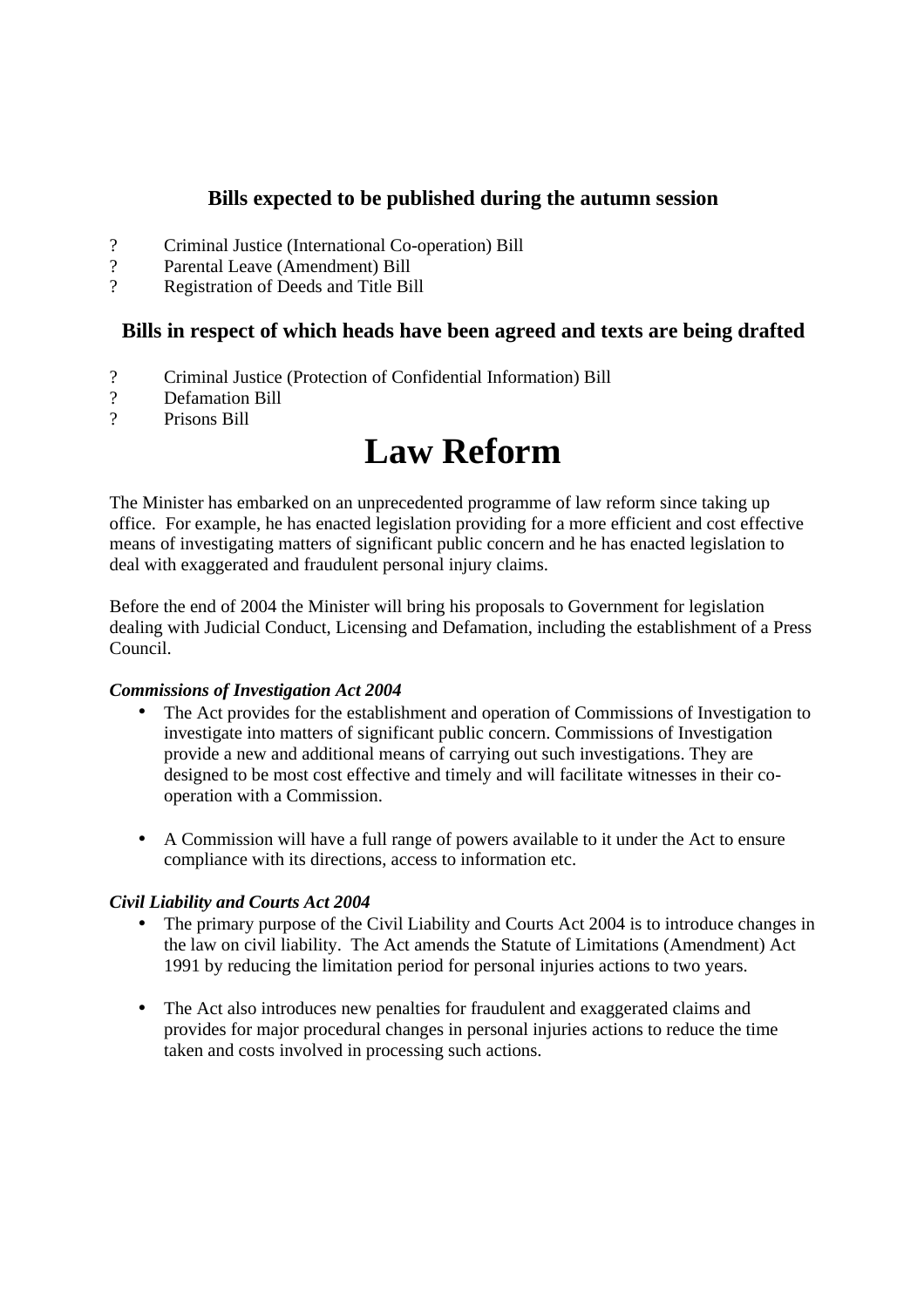- In addition, the Act amends the in camera rule, provides for the disposal of part of the funds of suitors vested in the Accountant of the Courts of Justice and makes provision in relation to the jurisdiction of the Circuit Court in proceedings relating to land.
- The civil liability elements of this Bill, together with the Personal Injuries Assessment Board (PIAB) Act 2003, which was introduced by the Minister in conjunction with the Tanaiste, are part of the Government's legislative response to the problem of the "compensation culture".
- From the 1st of June 2004 all personal injury claims arising from workplace accidents, where an employee is seeking compensation from his/her employer, must be referred to the Personal Injuries Assessment Board before legal proceedings are issued. As of the 22nd of July 2004 the same applies to all motor liability and public liability claims.
- Prior to the coming into operation of the PIAB, and particular the provisions relating to motor liability and public liability claims, between January and July 2004 figures indicate that almost **14,000** personal injury summons were submitted to Central Office of the High Court. In the five days leading up to 22 July 2003 the High Court received 5,000 personal injury summons.
- Since the establishment of the PIAB to mid November approximately **1,347** applications for assessment have been made, broken down as follows: 538 employer liability applications, 374 public liability applications, and 435 motor accident applications.

#### **Bills in Preparation**

#### **Codification of the liquor licensing laws**

- Subject to the approval of the Government for its drafting, it is intended to publish shortly the details of proposals for a Bill to codify the liquor licensing laws.
- The proposed Bill will repeal the Licensing Acts 1833 to 2003 and related licensing provisions in other statutes (about 100 statutes in total) and replace them with updated provisions geared to modern conditions. It will, in particular, include updated provisions relating to public houses, off-licences, hotels, nightclubs and theatres. It will also contain provisions relating to the supply of intoxicating liquor in registered clubs which will replace the Registration of Clubs Acts 1904 to 2003.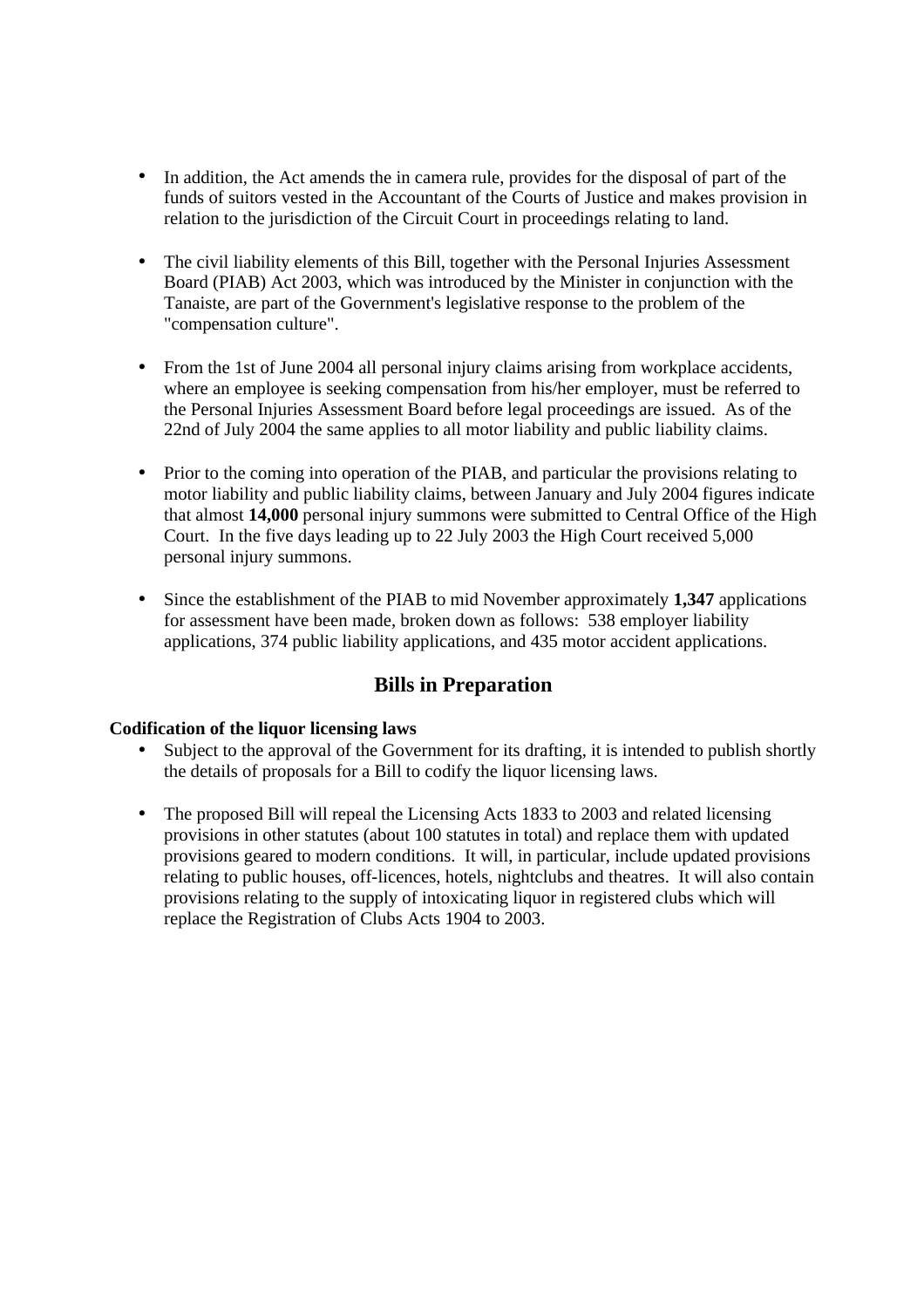#### **Defamation**

- The Minister intends to bring a proposal to Government shortly to provide for reform of the law on defamation in Ireland (the current Act dates from 1961). His proposal will draw on the Report of the Legal Advisory Group on Defamation (LAG) in their Report of March 2004, which brought forward a series of sensible reforming measures which have received wide support. These would include for example:
- the ability to make a lodgement in Court in a defamation case without admission of liability,
- the availability of the defence of reasonable publication, (though this would be conditional on membership of a recognised Press Council),
- Regarding a Press Council, the Minister will not be following the prescriptive approach, as to the composition, organisation, membership and conduct, set out in the Legal Advisory Group Report. He does not intend to have a Government appointed Press Council,
- rather, his model will involve providing statutory recognition, by way of a resolution to be moved in the Oireachtas, for an independent organisation, which might formally request the Minister to do so, for recognition as the Press Council for the purposes of the Defamation Act,
- however, the Minister will have to be satisfied, as to certain considerations, such as the composition and funding of, and adherence to a proper code of conduct or principles, by such an organisation, before moving an order for recognition. The Minister has been in continuing contact with representatives of the Irish print media and they have made certain proposals for an independent Press Council. He is awaiting further proposals from them on a proposed Code of Conduct,
- one of the primary benefits of a recognised Press Council would be that absolute privilege would attach to its reports and decisions or of a subsidiary body, such as a Press Ombudsman,
- also, subscription to the Press Council, and adherence to its Code of Conduct, by a publication would entitle a publication to avail of the defence of reasonable publication. (Non-members would be required to have in place an equivalent "fairness" regime, or operate an equivalent and publicised code of conduct, to avail of the defence.

#### **Judicial Conduct**

- Work on drafting the Scheme of a Judicial Council Bill is well advanced. The Bill aims to provide effective remedies for complaints about judicial misbehaviour and its provisions will include lay participation in the investigation of complaints.
- The work follows broadly the recommendations of the Committee on Judicial Conduct and Ethics (which was chaired by the then Chief Justice Keane, and on which the Minister, as then Attorney General sat); it takes as its basis a draft Bill to implement the Committee's recommendations prepared by Judge Denham with assistance from Law Reform Commission staff.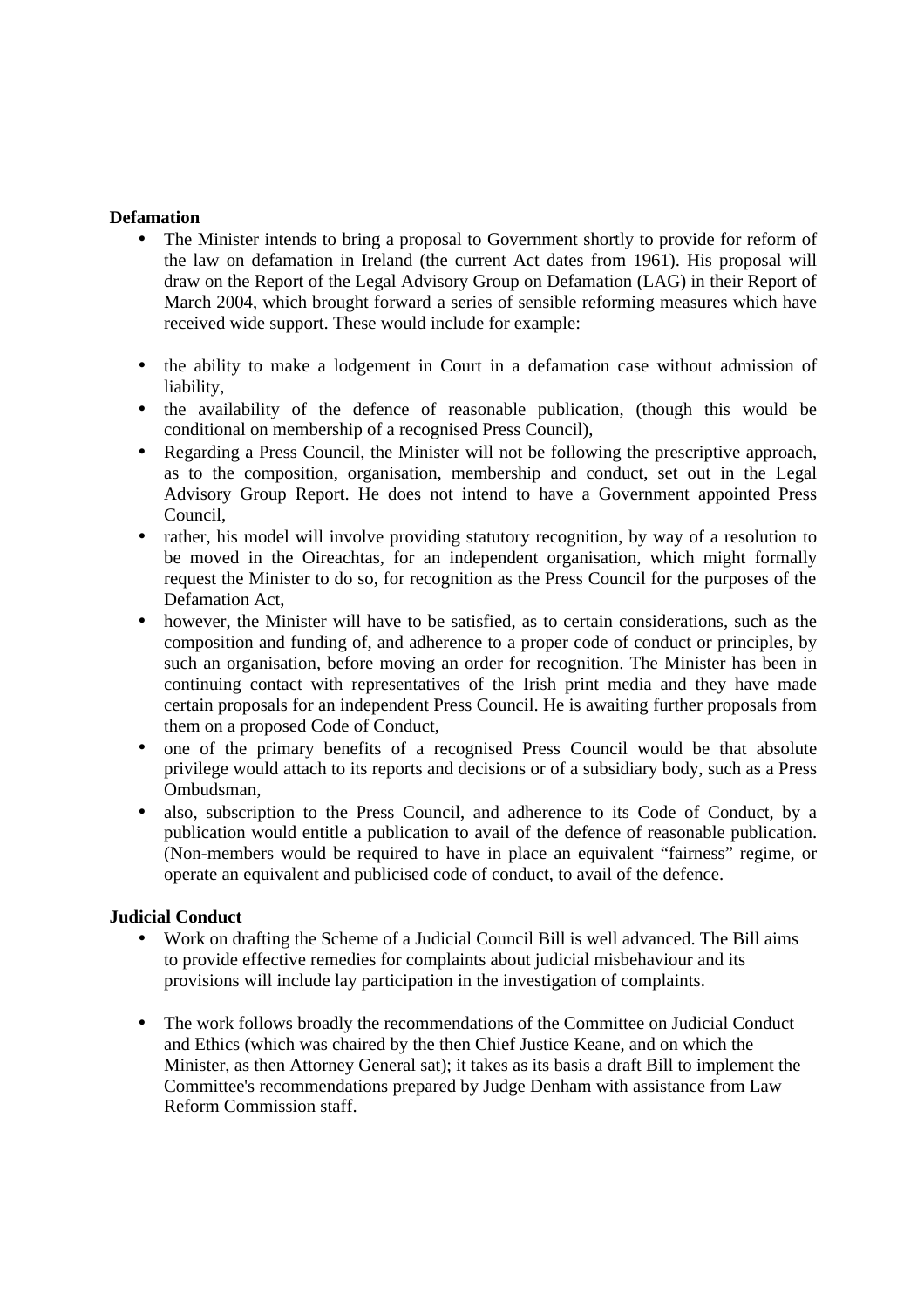Its features will include:

- a Council representative of the judiciary of all the courts
- Council will have responsibility for developing and disseminating a Code of Judicial Conduct and Ethics
- Committee of the Council, including lay participants, will supervise investigations of incidents of alleged judicial misconduct and questions of the condition of health, either physical or mental, of a judge.
- Investigative tribunals set up for specific incidents to have lay membership also
- Council to managing judicial studies, including the publication of Bench Books, the provision of training of judges and the establishing and maintenance of a database on sentencing.
- Work on the development of a Scheme is well advanced. It is expected that a Scheme can be submitted to Government either late this year or early next year, with publication in the first half of next year. The Minister intends to publish the Scheme when ready for consideration by the Joint Oireachtas Committee on Justice in advance of publication of the Bill.

#### **Land Law Reform**

The Department of Justice, Equality and Law Reform has undertaken an ambitious joint project with the Law Reform Commission with a view to reforming and modernising our land law and conveyancing law. The aims of the joint project will be to:

- simplify land and conveyancing law and improve its presentation in order to make it more easily understood and accessible for practitioners and the public alike;
- update the law in order to accommodate changing social, demographic and economic needs, including new forms of property ownership; and
- make the conveyancing of property easier and faster with a view to reducing burdensome costs and delays.
- On 28 October last, the Minister launched a Law Reform Commission Consultation Paper entitled "Reform and Modernisation of Land Law and Conveyancing Law" which contains over 90 draft recommendations designed to update and streamline this important area of law. Publication of the Paper completes the first stage of the project and it is being followed by the consultation stage which will run until 31 December. The third stage will involve the drafting of a Bill (or Bills) in order to give legislative effect to recommendations for reform.
- It is intended to bring forward draft legislation to give effect to the Commission's final recommendations next July. The new legislation will repeal about 150 pre-1922 statutes - the earliest of which date back to the 13th century - and replace them with a modern law of property that will meet the needs of the 21st century. The ultimate objective of this project is to facilitate the introduction of an electronic conveyancing system as soon as possible.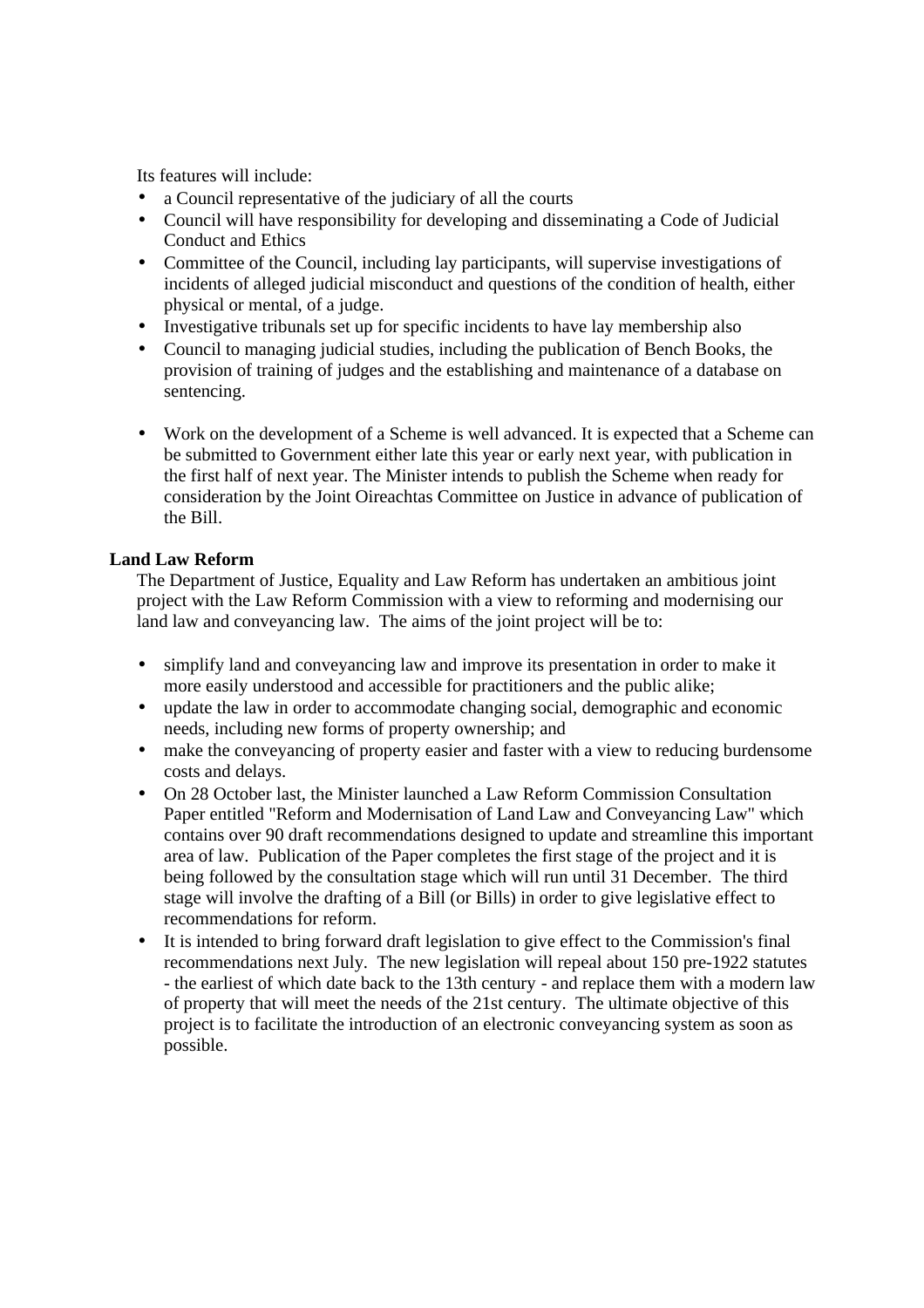### **Private Security**

The private security industry has grown rapidly in recent years and now encompasses an extensive range of occupations and activities, including security guards and consultants, suppliers and installers of security equipment, door supervisors, private investigators and specialised cash-in-transit services. It represents an important area of economic activity with an estimated turnover of some  $\epsilon$ 250 million annually, involving some 400 companies and employing some 14,000 individuals on a full-time basis. There are also many more employed in part-time work across this spectrum.

On taking up office the Minister identified the need to provide a sound regulatory environment for the private security industry as a matter of extreme public interest. He successfully enacted the Private Security Services Act, 2004 to regularise the industry not just in the context of promoting consumer confidence in a growing industry, but also to combat low standards and unacceptable behaviour that has become an unfortunate feature of some aspects of the industry, and which the industry as a whole roundly condemns.

The **Private Security Services Act** provides for the establishment of the Private Security Authority. The Private Security Authority will be independent in the exercise of its functions, which are set out in Section 8 of the Act. These functions include :

- Controlling and supervising persons providing security services and maintaining and improving standards in the provision of those services.
- Granting and renewing of licences
- Issuing identity cards to licensees
- Suspending and revoking licences
- Establishing and maintaining a register of licensees
- Specifying standards to be observed in the provision of security services
- Specifying qualifications or requirements for the grant of licences
- Undertaking or commissioning research projects and activities necessary for the planning, development and provision of those services
- Investigating security services being provided by any person
- Establishing and administering a system of investigation and adjudication of complaints
- Monitoring the provision of private security services generally
- Liaising with licences
- Advising the Minister on any matters relating to the above functions and keeping the Minister informed of developments that would assist in developing policy.

On the 28 October the Minister launched the Private Security Authority in Tipperary Town. The Authority includes representatives from the legal profession, Security Industry Employers and Employees, Government Departments, An Garda Síochána, Fás and the Security Institute of Ireland.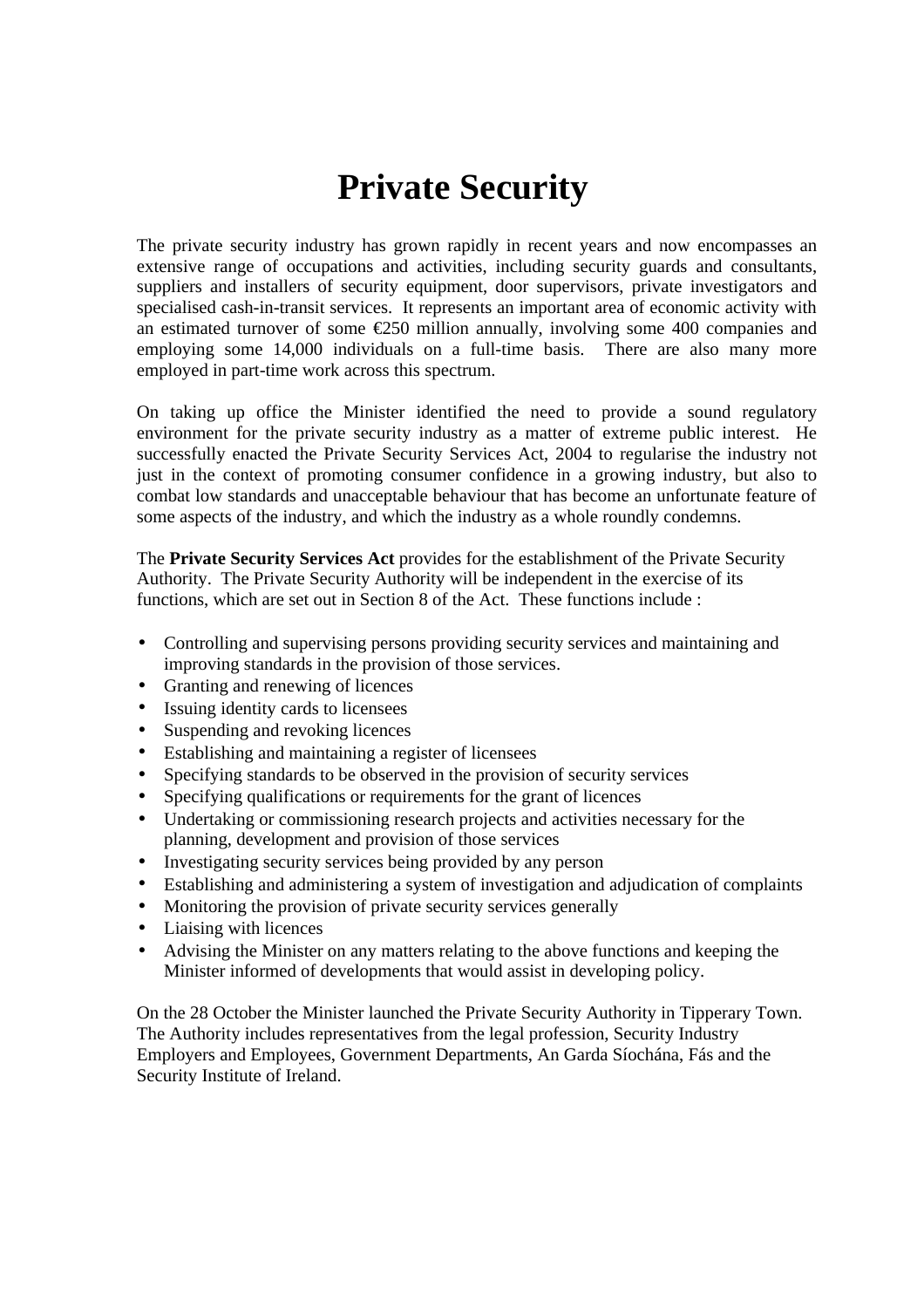# **PRISONS PROBATION & WELFARE**

Since taking up office the Minister has initiated a radical reform of the Irish Prison Service. This will give Ireland a modern, efficient and humane prison service in 3 to 4 years time.

- The Minister announced that he is replacing Mountjoy Prison and Cork Prison with new state of the art prison complexes in the Greater Dublin region and Spike Island, Co. Cork, respectively.
- Up to 800 additional new prison places will be provided in these prisons, including provision of separate facilities for both male and female young offenders between 16 and 17 years of age.
- The Minister has increased the Irish Prison Services budget by 18% from €313m in 2002 to €368.996m in 2005.
- The Minister has tackled the decade's chronic problem of **excessive prison overtime** and will achieve savings of approximately  $\bigoplus$  5m in overtime in 2004 compared to 2003. Talks with the Prison Officers' Association (POA) in relation to the introduction of the proposed **annualised hours system and elimination of overtime** working are almost complete, with some aspects have been referred to Arbitration.
- In line with the Programme for Government, the Minister will shortly implement his **Drugs Free** policy for Irish Prisons. To facilitate this new prison rules will be published in December 2004. The new rules will provide, inter alia, for mandatory drug testing of prisoners. It is intended that this policy will be introduced in the Prison Service in early 2005.
- The Minister recently opened 6 new observation cells in Cloverhill Prison which will replace the use of the old style padded cell. These types of observation cells will be installed in all other prisons in 2005, thereby completely **abolishing the use of traditional padded cells in Irish prisons.**
- In-cell television sets have been provided throughout the prison service. **All cells in closed prisons now have a TV set.**
- A **Prison Bill,** which will, inter alia, provide for the video-conferencing of certain pretrial hearings, has been drafted and is expected to be published shortly.
- Funding of €45.439m has been provided for the **Probation and Welfare Service** in 2005, compared to €38.269 in 2002; an increase of 19%.
- The Government provided  $\bigoplus$ 8m through the NDP for training for offenders in custody.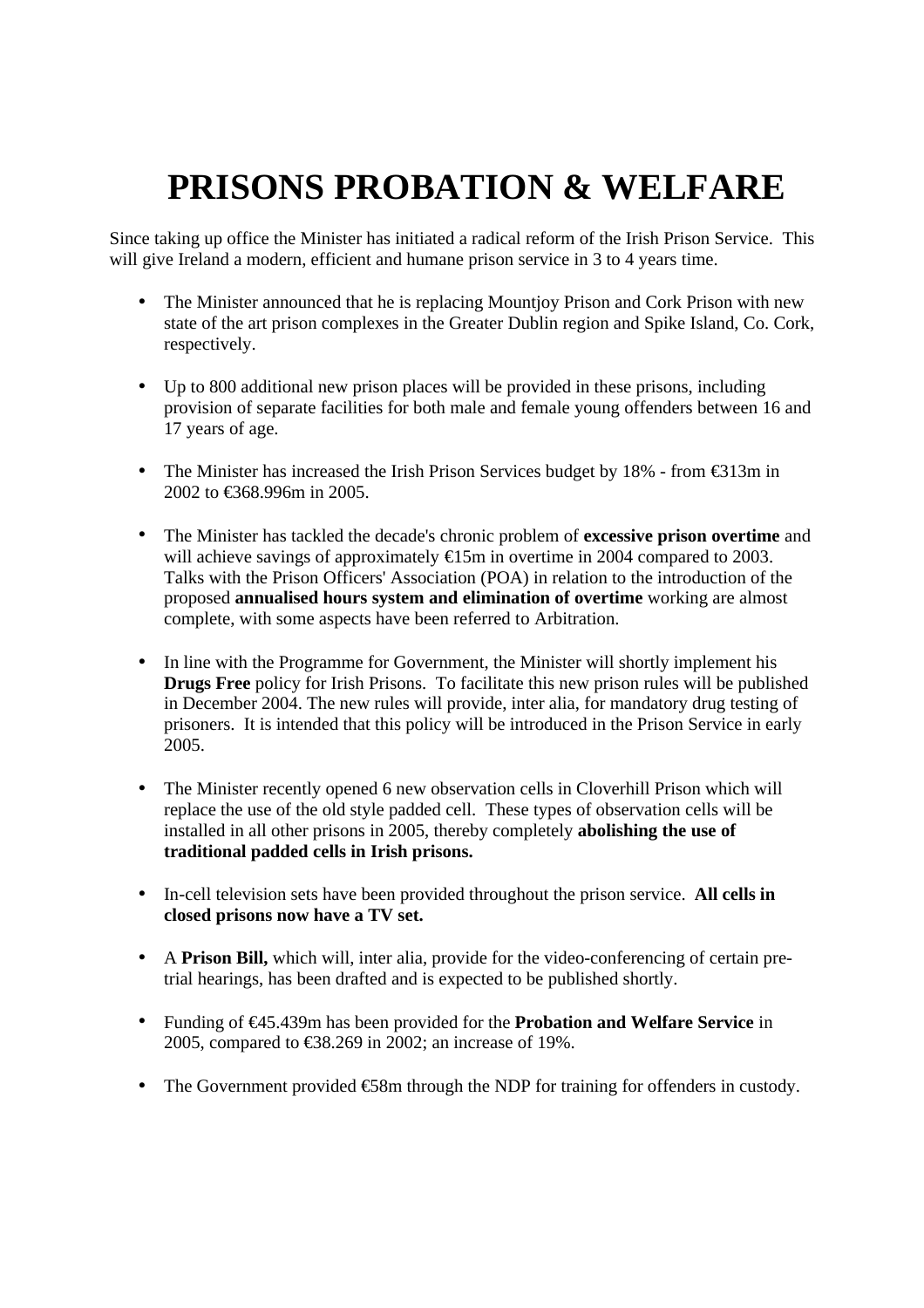- Homeless Offenders Strategy Team (HOST) was established during 2002 with the Probation and Welfare Service as the lead agency. HOST is a specialist multi-agency accommodation directorate; its role is to bring a strategic focus and direction to measures to address homelessness among offenders in the community and in custody.
- On 29 July, 2004, Sections 78 87 of the Children Act, 2001 were commenced. These sections provide for the Court directed Family Conference which is convened by the Probation and Welfare Service.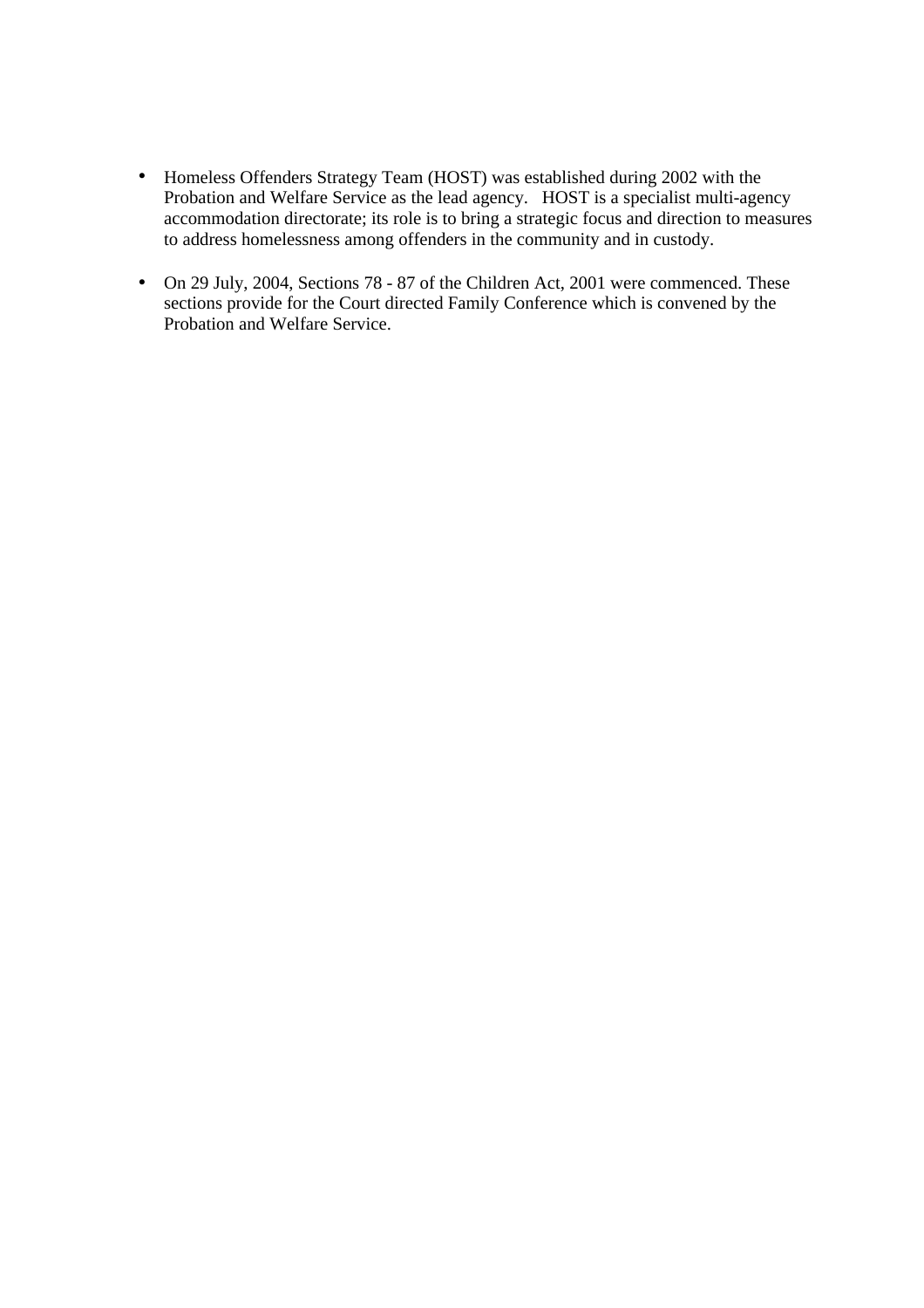### **Immigration and Asylum**

The Minister has made substantial progress in modernising the law, the procedures and the governance of asylum and immigration matters in Ireland. In 2002 over 11,400 claims for asylum were received, 90% of which were found to be groundless after an independent assessment of the claims. Thanks to the Minister's initiatives the projected number of asylum seekers for 2004 is declining towards 4,000 – a decrease of nearly 2/3rds. Ireland's asylum processing system fully complies with our international obligations and ensures every asylum seeker is treated fairly and humanely.

At the same time the number of legal immigrants coming to Ireland to work, study or visit has increased since he became Minister – from 36,000 in 2001 to almost 50,000 in 2004. The Minister is now initiating a process to modernise our residency and immigration law and procedures.

• 2005 Estimates allocation provides over  $\bigoplus$  25.4m for asylum and immigration issues including €71.1m for provision of accommodation. Spending across Departments now over €300 million.

#### **Asylum**

- **Asylum determination system** compares with the best in the world in terms of fairness, decision making, determination structures and support services for asylum seekers including access to legal advice and assistance. Comprehensive **services are also provided for applicants** including health, social welfare and translation services.
- **Three separate offices have been put in place to deal with all aspects** of asylum applications from initial decision to appeal and to co-ordinate accommodation and other support needs of asylum seekers - the Office of the Refugee Applications Commissioner, Refugee Appeals Tribunal and the Reception and Integration Agency.
- The **waiting time** for refugee application determination has been reduced from years in the mid 1990s to weeks. Prioritised applications now receiving an interview and decision at first instance within six weeks of application.
- There has been a **45% decrease** in the number of **asylum applications** received in the first 10 months of 2004 **(3,927)** as compared to the same period in 2003 **(7,158).** 7,900 applications were received in 2003, representing a 32% reduction as compared to 2002.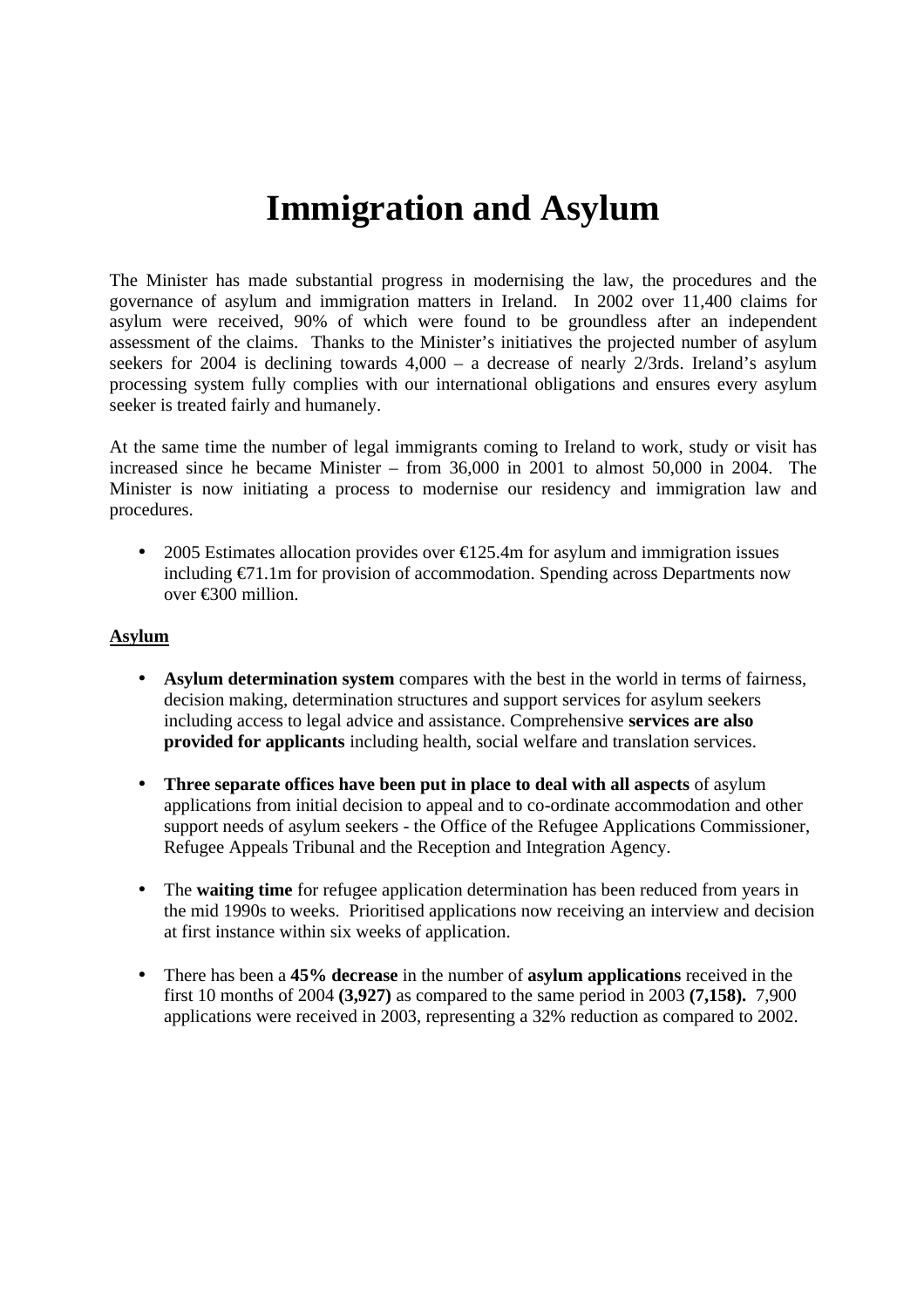

- Since April 2000, over **35,000 applicants have been accommodated** directly by the State under direct provision arrangements.
- The **Immigration Act, 2003**, inter alia, streamlined the asylum process by the designation of safe countries of origin; required applicants to co-operate more actively with the asylum process or have their applications deemed withdrawn and enabled the Minister to prioritise applications by, for example, country of origin.

#### **Immigration**

- Policies have led to some 47,551 non-nationals entering the State legally in 2003 to take up jobs through the **work permit system** as compared to over 40,000 in 2002, 36,000 in 2001 and 18,000 in 2000. In 2004 (to 31/10) some 28,827 work permits have been issued.
- **Work in ongoing in preparing new** *Immigration and Residence Bill.* **A discussion document will be produced in the coming months and draft legislation will be produced during 2005.** As part of this, **proposals are being prepared for the establishment of an Immigration Service within the Department which will incorporate the work of the work permits section of the Department of Enterprise, Trade and Employment and the visa section of the Department of Foreign Affairs.** This will aim to provide a streamlined admission application process for customers and improve customer service.
- **The** *Irish Nationality and Citizenship Bill, 2004***, which implements the decision of the people in last June's citizenship referendum, was published on 28 September, 2004 and will begin Committee stage in Dáil Éireann this week.** The Bill also contains a provision designed to ensure that the former scheme of investment-based naturalisation cannot be re-instituted.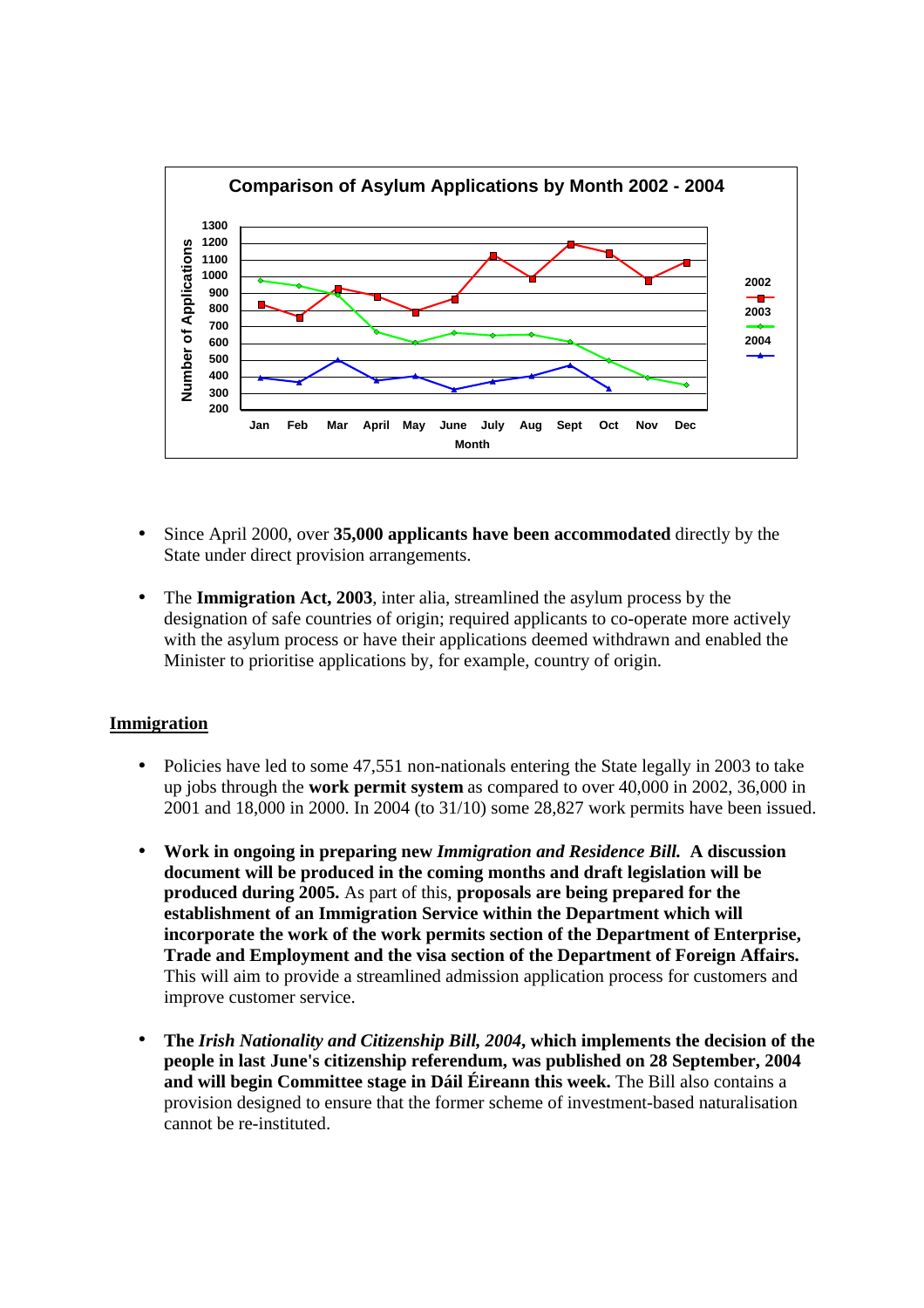- In relation to applications from parents of Irish Born Children to remain in the State at present on hands, **a separate unit has been established to handle the sensitive task of examining each case individually on its own merits. Proposals for the handling of the remaining IBC cases are currently being developed. These will take account of the new situation which will apply after the enactment and implementation of the Irish Nationality and Citizenship Bill 2004.**
- *A draft Scheme of a Bill* **to**, inter alia, *streamline the deportation process* has been developed and is with the Office of the Attorney General for advice.
- *A comprehensive fingerprinting system* **is being developed for non-EEA nationals** on registration in the State, which **will also include an electronic fingerprinting system for asylum seekers. An** *integrated IT strategy for asylum and immigration related aspects* **is also being developed** which will be extended, in due course, to the immigration area generally.
- Improvements in **customer service in the visa, citizenship and general immigration areas** will take place with the computerisation of the visa system and the transfer of additional resources to these areas.

#### **Anti-Racism**

- The |Government's National Anti-Racism Awareness Programme (Know Racism) completed its three year term (2001-2003) last December. The programmes' activities included national advertising campaigns, publicity events, support for local anti-racism awareness initiatives, partnership ventures and research. Total expenditure under the KNOW Racism Programme was <del>€4</del>.75 million over the 3 year term.
- Minister McDowell will shortly bring to Government his proposals for a new comprehensive National Action Plan Against Racism (NPAR).
- The Minister is anxious that people from Ireland's ethnic minority community join An Garda Síochána. In that light he has asked the Garda Commissioner to look at eligibility criteria for joining the force to be reviewed.

#### **Controls/Deportations**

- We resourced the Garda Siochana to tackle the very real problem of illegal immigration and people trafficking by enabling it to establish the **Garda National Immigration Bureau** including provision of significant additional staff
- Increasing the **number of deportations** including by the use of charter flights and voluntary returns of persons without protection needs or otherwise illegally in the State.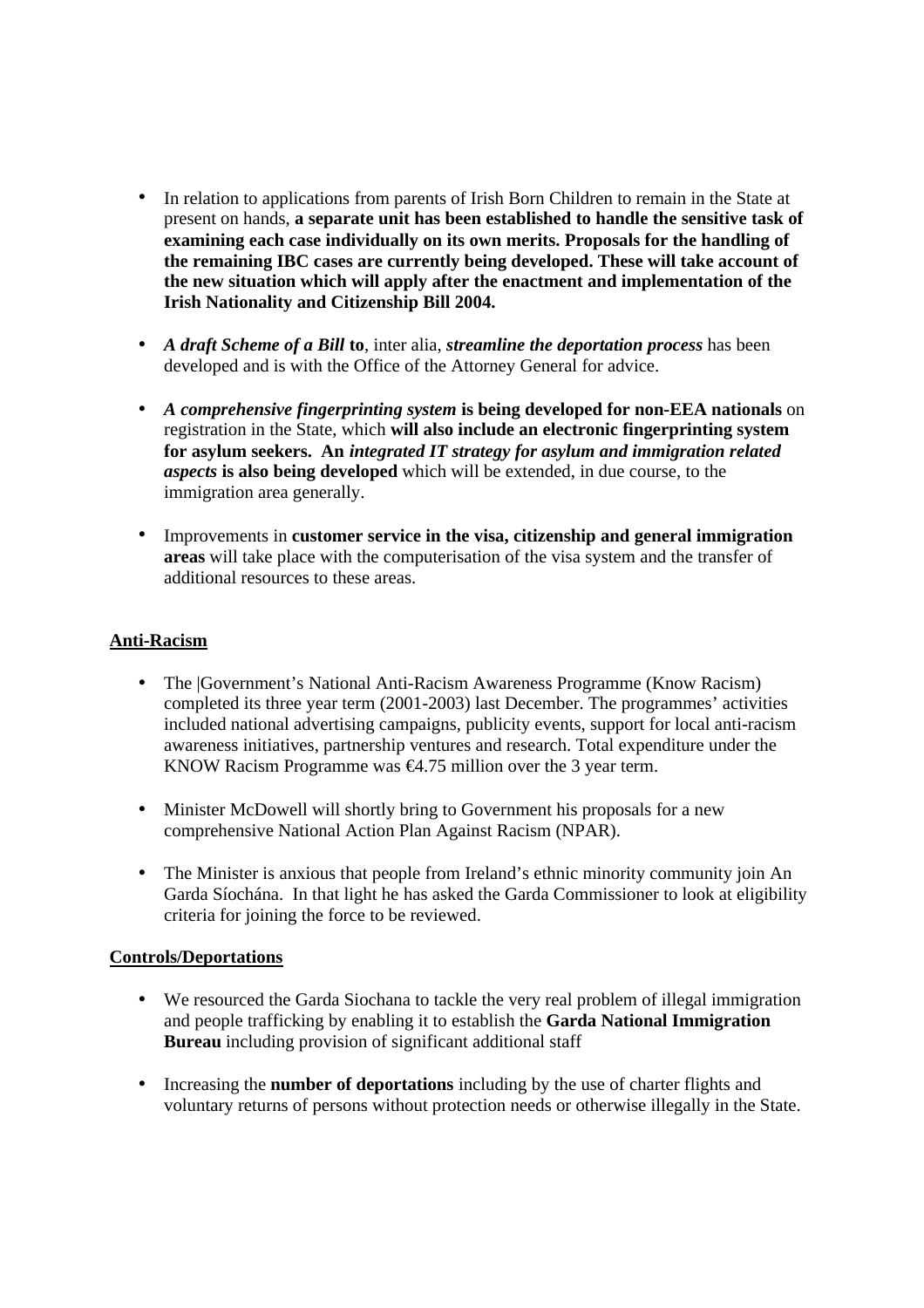#### **Deportation Statistics**

| 2002 | 521                   |
|------|-----------------------|
| 2003 | 590                   |
| 2004 | 456 to end of October |

#### **Voluntary Returns**

| 2002 | 506                   |
|------|-----------------------|
| 2003 | 762                   |
| 2004 | 528 to end of October |

### **EQUALITY MEASURES**

### **Disability**

- The Disability Bill 2004, published by the Department of Justice, Equality and Law Reform as part of the National Disability Strategy. (currently at second Stage in the Dail).
- Since 1997 there has been significantly increased investment in disability services, in particular in the areas of health and education. The 2005 Estimates provide over **€2.8billion** for disability specific services – an increase of 11% on the 2004 figure. **The comparable figure under the Fine Gael/ Labour/Democratic Left Rainbow Government in 1997 was €0.8 billion.**
- This does not include income supports and services provided by the Department of Social and Family Affairs or mainstream services accessed by people with disabilities, such as speech and language therapy, physiotherapy and other similar key services.
- **European Year of People with Disabilities, 2003** the Minister's Department oversaw the successful programme which supported disability awareness projects throughout the country during 2003. The success of the programme can be measured by a Eurobarometer survey which concluded that Ireland displayed by far the highest disability awareness in any EU State during the European Year.
- The Government has given approval for a **National Disability Study** in conjunction with the next Census in 2006. The Department, supported by the National Disability Authority will work with the Central Statistics Office to produce the first national survey of disability in this country. The outcome of the survey will inform disability service planning.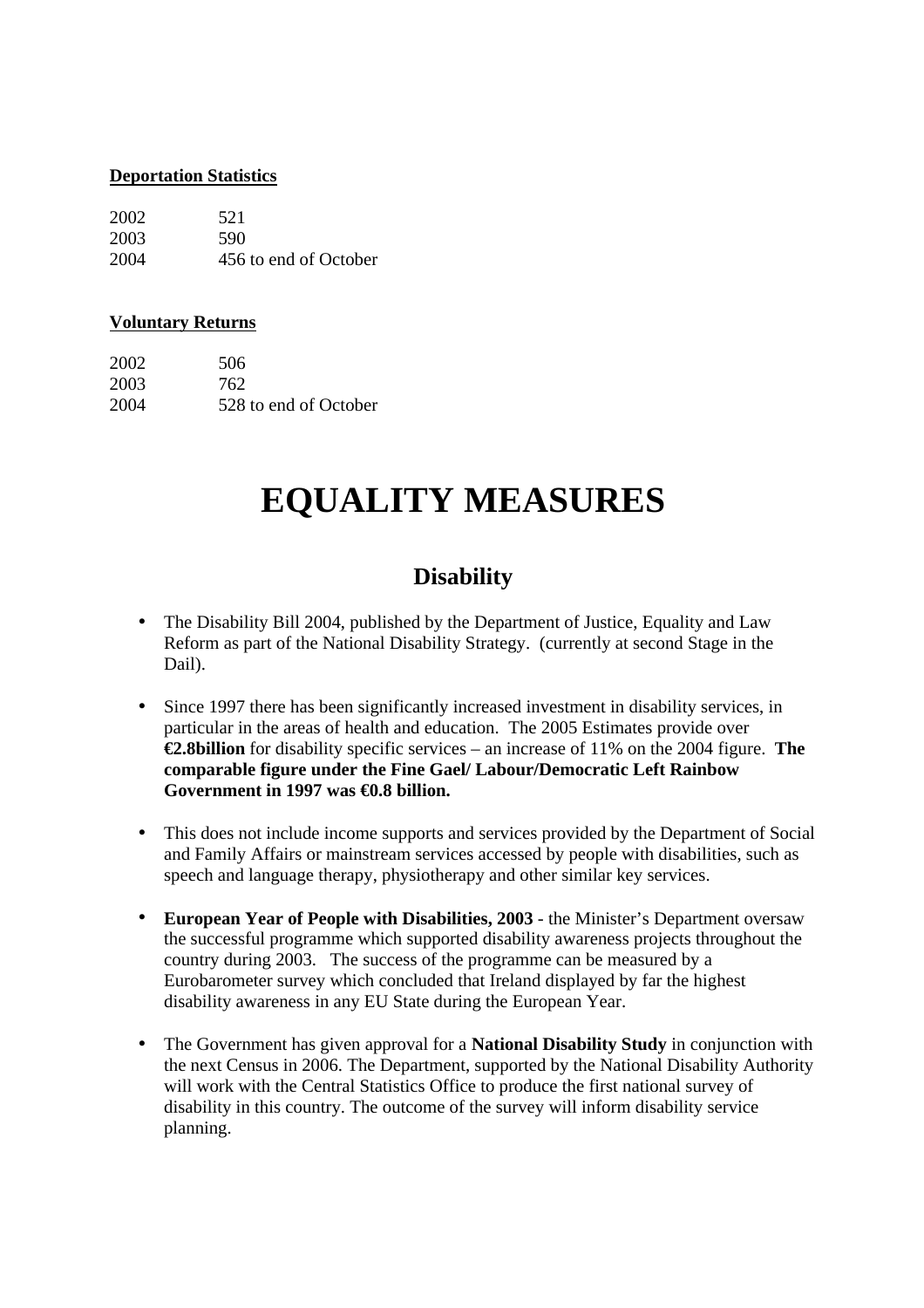### **Childcare**

- The Equal Opportunities Childcare Programme 2000 2006 is the key instrument to develop childcare in Ireland. **The funding provision for the Programme has increased to €449.3m** (from €436.7m). Funding is available for capital developments, supports towards staffing costs for childcare facilities targeting disadvantage and supports to enhance quality of childcare places throughout Ireland.
- The grant programme to Childcare providers aims to increase by at least 50% or 28,300 places the number of centre based childcare places available nationally.
- Commitments to date under the Programme will, when fully drawn down, **lead to the establishment of about 31,200 new childcare places (20,500 of which have already been created under the Programme) and will support a further 28,056 existing places.** The balance of some capital funding yet to be committed will lead to a further significant increase in childcare places.
- **Since 2000, the Minister has approved 1,253 applications for capital grant assistance of over €120m and 997 applications for staffing grant assistance totalling €103m**. Almost €45m has been allocated for quality projects.

### **Gender Equality**

- Ireland submitted its Report to the UN on the National Plan for Women 2002 to the United Nations in October, 2002. The Report describes in detail Ireland's commitments to advancing the status of women in Irish society.
- The Department also published the Report entitled "Aspirations of Women collected in the course of the Consultation Process on the National Plan for Women 2002: Towards a National Women's Strategy".
- Each Government Department has been requested to take account of the Report to the United Nations and note the views of women and women's organisations as articulated in the Aspirations of Women report when formulating and reviewing policy and legislation and in implementing programmes and measures.
- Work is ongoing in relation to the development of a five year National Women's Strategy which will be completed during 2005.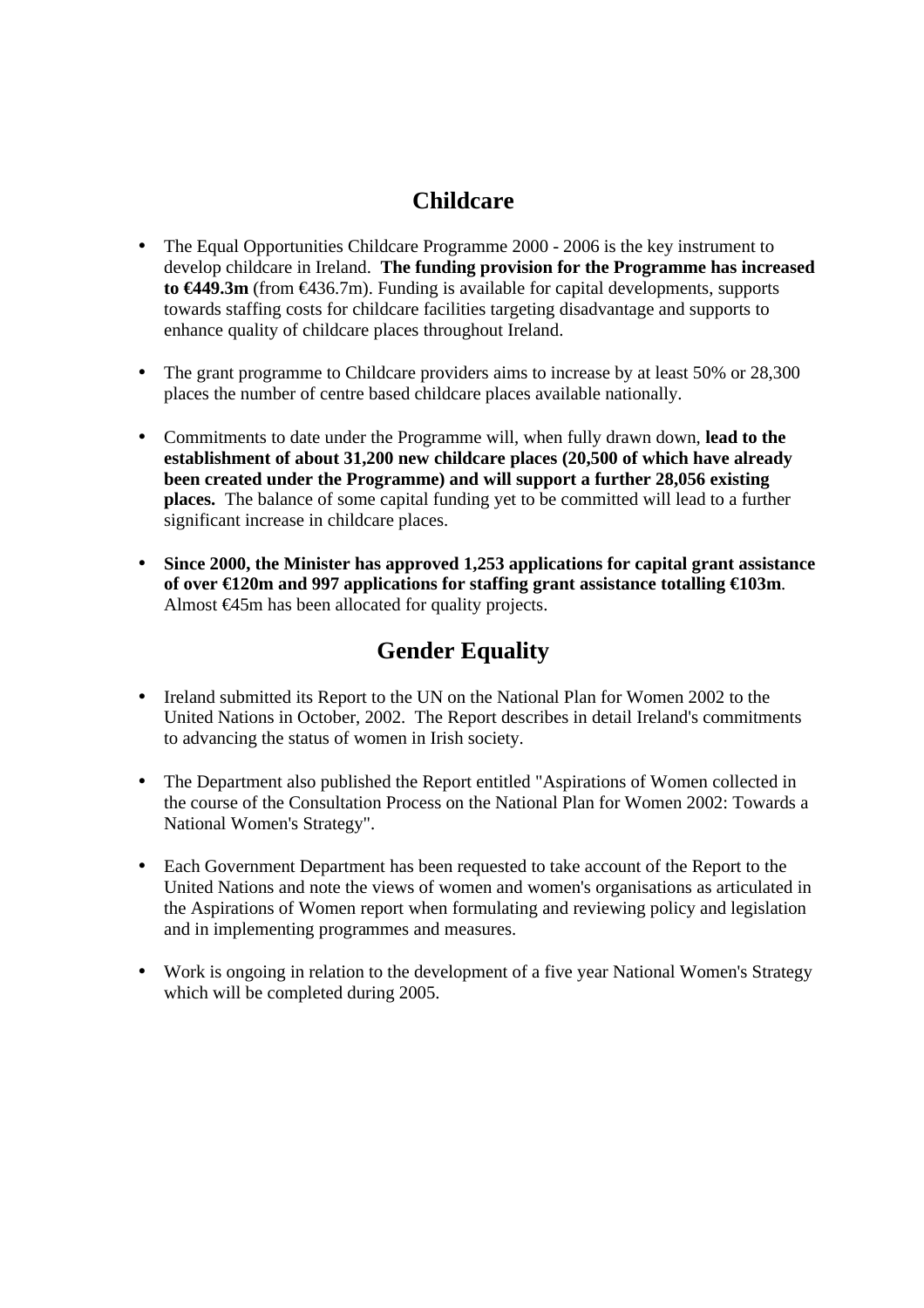### **Employment Equality**

- The Equality Act 2004 was enacted on 18 July, 2004 and provided for amendments to both the Employment Equality Act 1998 and the Equal Status Act 2000 to give effect to three EU equality Directives (the Race Directive, the Framework Employment Directive (grounds of religion or belief, disability, age or sexual orientation) and the Gender Equal Treatment Amendment Directive).
- The Maternity Protection (Amendment) Act 2004, commenced on 18 October 2004, implements the outstanding recommendations of the PPF Maternity Review Group.
- The Adoptive Leave Bill 2004 was published on 2 April, 2004 and is expected to be enacted by the end of the year.
- Adoptive leave attracting payment of benefit by the Department of Social and Family Affairs was increased by 2 weeks to 16 weeks on 22 October, 2004 in advance of the enactment of the Adoptive Leave Bill. The increase is being implemented in this manner so that adopting parents can avail of the increased leave provisions at an earlier date to roughly coincide with the commencement of the Maternity Protection (Amendment) Act 2004.
- Work is underway on a new Bill amending the Parental Leave Act 1998 in order to implement the agreed recommendations of the Working Group on the Review of the Parental Leave Act 1998. The Bill which will be published during the current Dáil session, will include the following:-
- Raising the maximum age of the eligible child from 5 to 8 years;
- an increase in the maximum age of the eligible child to 16 years in the case of children with disabilities:
- extension of parental leave entitlements to persons acting in loco parentis in respect of an eligible child; and
- a statutory entitlement to take the 14 weeks parental leave in separate blocks.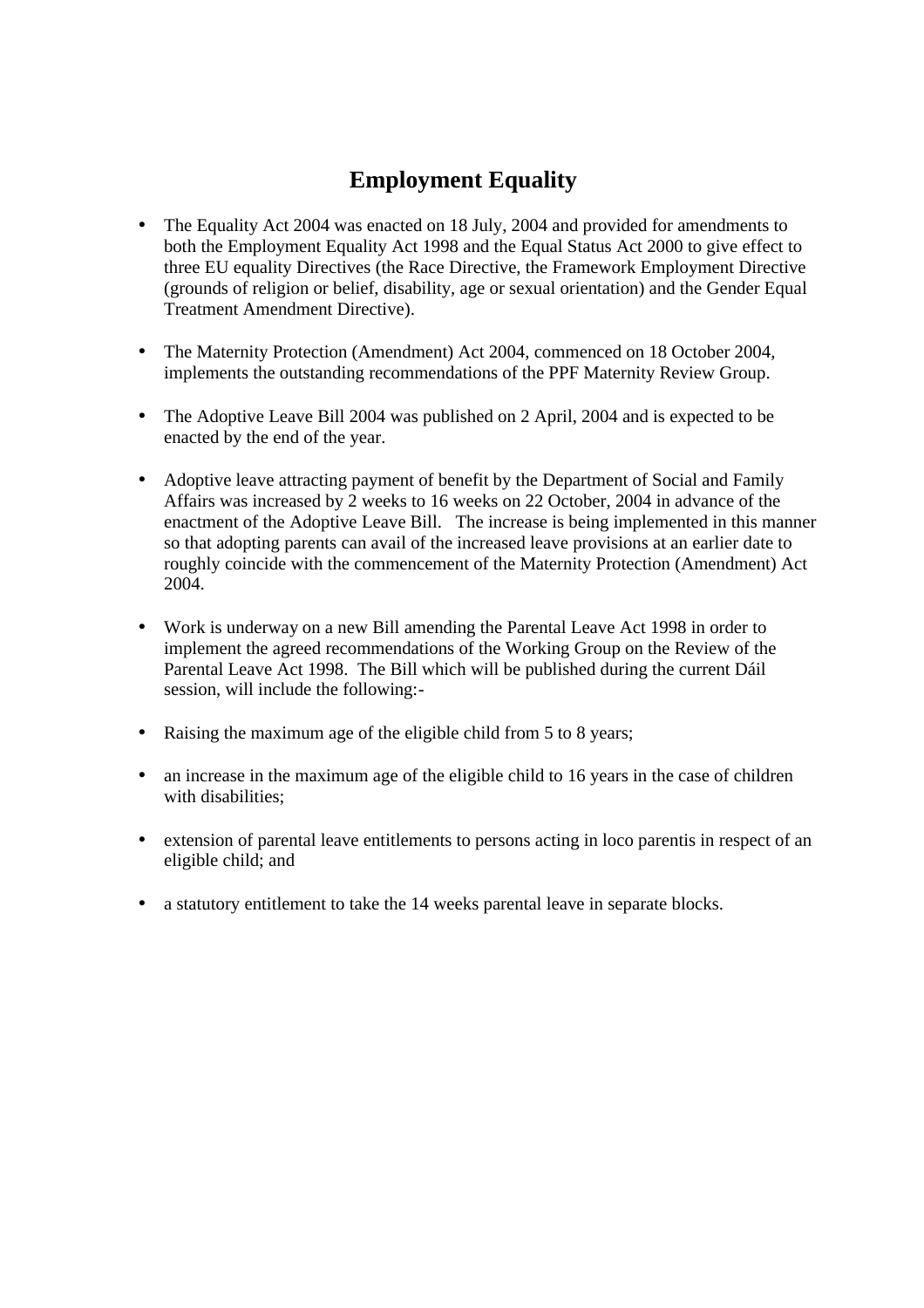# **Courts**

- There are 126 judicial positions in the State. The State now has more sitting Judges than any other time in its history.
- Since June, 2002 the Government has created ten additional judicial posts:
- Two (2) High Court judges under the provisions of the Courts and Court Officers (Amendment) Act 2003.
- Eight (8) new positions were created by the Civil Liability and Courts Act, 2004. (Three in the High Court, three in the Circuit Court, and two in the District Court. Eight persons have been nominated by the Government for appointment by the President.)
- **Funding of**  $\Theta$ **6.716m has been provided for the Courts Service** in 2005, compared to €84.911 in 2002, an increase of 14%.
- The Minister has provided **capital funding of**  $60m$  to the Courts Service from 2002 to 2004.
- The following Court projects have been completed and opened by the Minister:
- **Dundalk (fully refurbished) Limerick (fully refurbished) Navan (new District Court facilities) Tubbercurry (new courthouse as part of 'one-stop-shop, developed jointly with County Council) New Commercial Court in Bow Street. Castlebar Ennis**
- The following projects are in progress: **Washington Street, Cork - due to be opened in January 2005 Nenagh Ballyshannon**
- The Minister has increased the budget for the **Legal Aid Board** by 16% for 2005 compared to 2004. This will enable the Board to make very significant inroads in tackling legal aid waiting lists. It will also facilitate the extension of the private practitioner scheme to the Circuit Court which is a very cost effective approach to tackling waiting lists.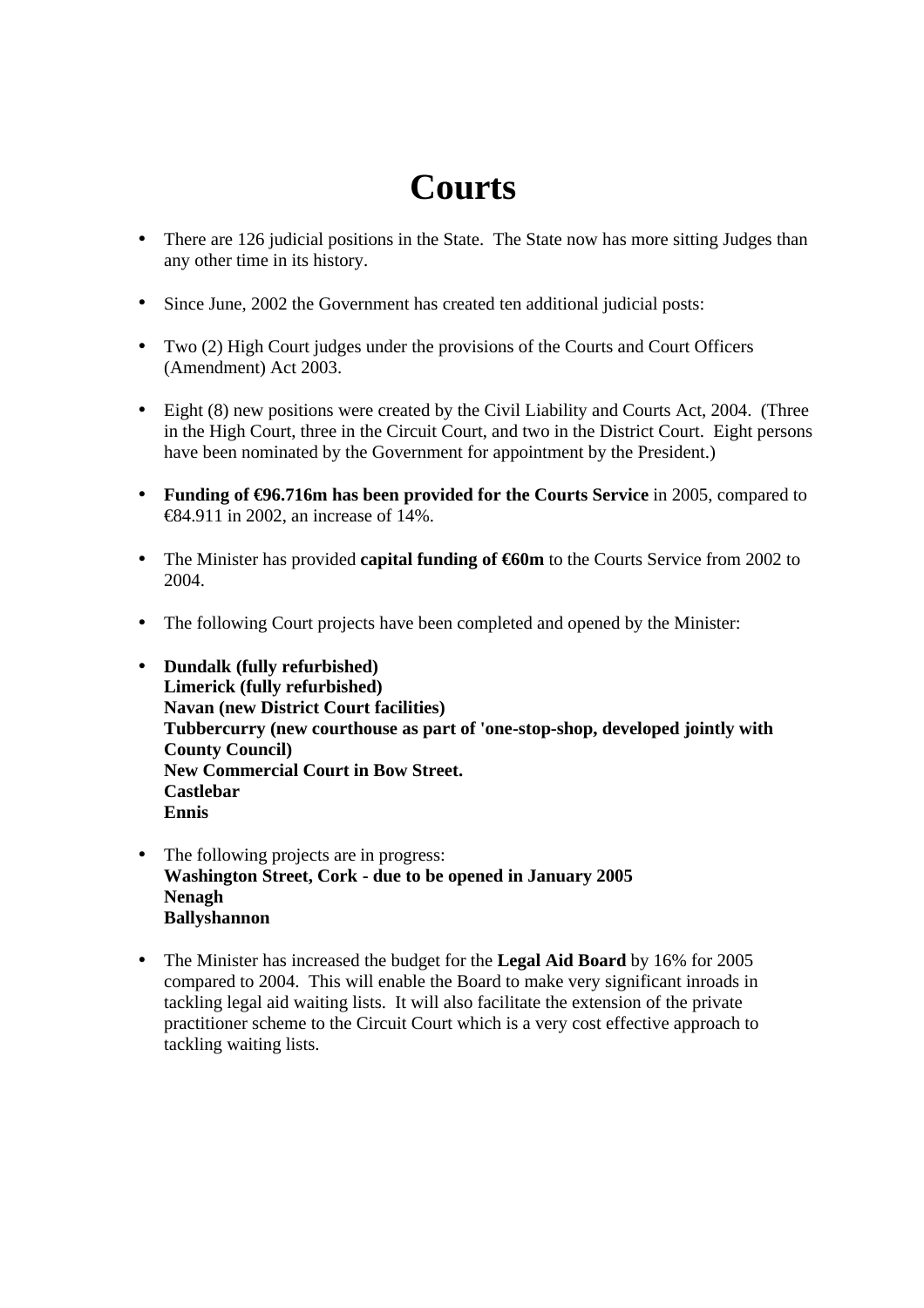- The Minister has secured approval for a new **Criminal Court Complex**. Construction will begin in 2005. The Criminal Courts Complex will be a state of the art criminal justice facility suited to the administration of criminal justice in twenty first century Ireland.
- The building will be designed to concentrate all central Dublin criminal business in one serviced location. This will involve the transfer of Courts and administrative offices from three jurisdictions – District, Circuit and Central – to the new facility.
- The building of this facility will result in a much improved service to all stakeholders public, witnesses, jurors, judiciary, professionals and staff. In particular, the facilities currently available for victims, witnesses, jurors, the public and prisoners fall short of those required to facilitate all groups who use the courts.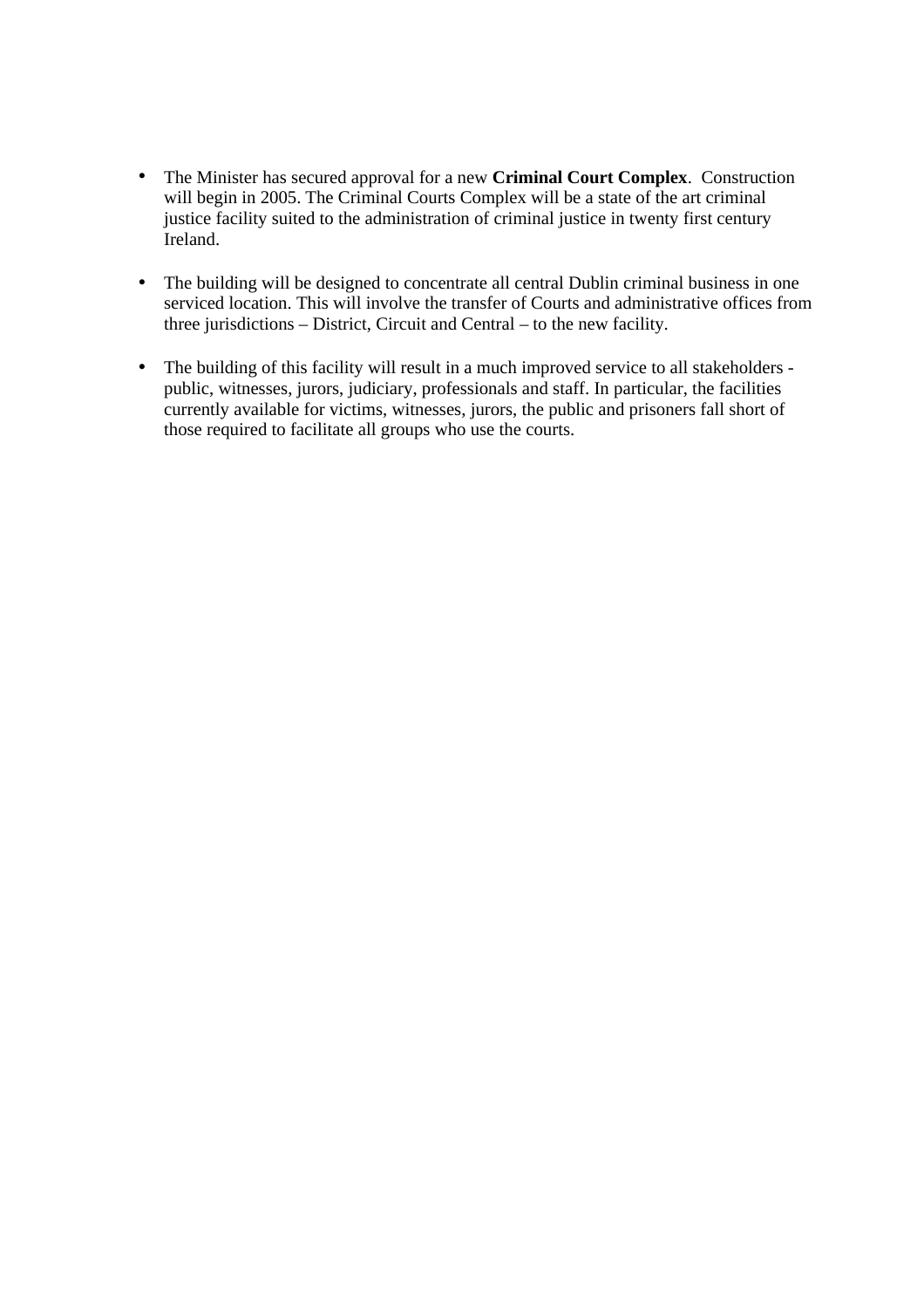### **The European Union & Ireland's Presidency of the Council of the European Union**

- The Minister represents Ireland at Justice and Home Affairs Councils which generally take place each month.
- The Minister and Department inform the Oireachtas and National Forums on Justice and Home Affairs developments in European Union as significant issues arise. Most recently the Minister addressed the Institute of European Affairs on the Hague Programme.
- He was involved in the development of the new Hague Programme. This Programme deals with all aspects of policies relating to the area of freedom, security and justice and sets out the priorities of the European Union in the JHA area over the next five years.
- Department officials continue to represent Ireland at EU and Council of Europe fora.

#### **Presidency**

- The Irish Presidency of the Justice and Home Affairs (JHA) Council came at a crucial time in the creation of an area of freedom, security and justice as foreseen by the Amsterdam Treaty.
- We can point to a significant body of achievements;
- agreement reached on more than 20 legislative measures Regulations, Directives, Decisions – on which discussions were still ongoing on 1 January leading to either formal adoption of the measure in question or political agreement on the content;
- agreement also reached on a similar number of non-legislative instruments such as Council Conclusions and Recommendations directed to specific aspects of the agenda;
- adoption of specified measures to establish that area of freedom, security and justice by the 1 May 2004 deadline set by the Amsterdam Treaty;
- taking forward and conclusion of a number of the outstanding commitments from the Tampere programme - the ambitious five-year programme launched by the European Council in 1999 and updated by subsequent European Councils - which came to a conclusion in 2004;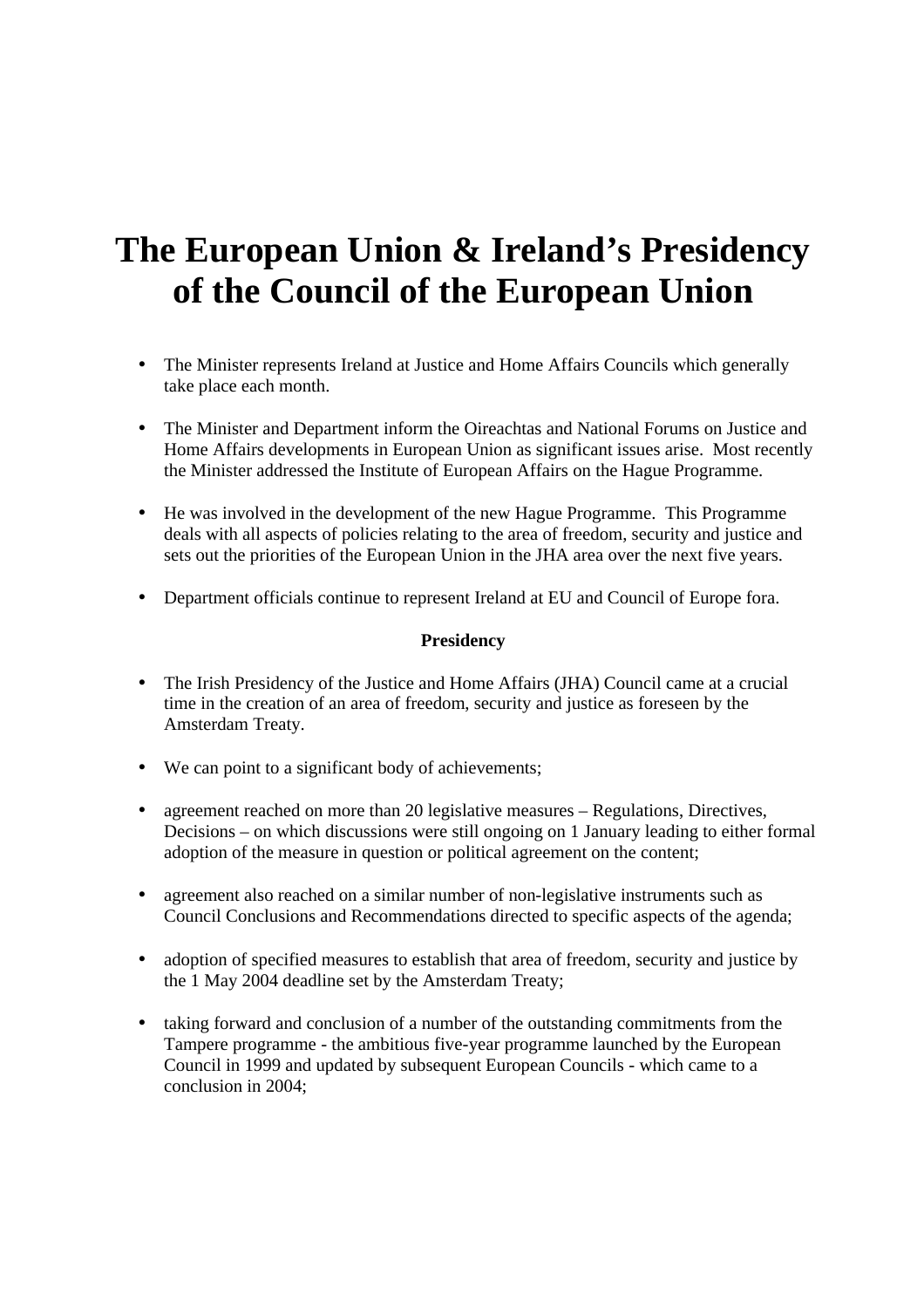- successful promotion of operational co-operation, particularly in relation to police and customs, and an emphasis on the fight against organised crime and drugs against that broader background.
- Key achievements spanned the entire JHA agenda and include:

#### **Terrorism**

• The European Council Declaration on Combating Terrorism, which represents an important political restatement of the Union's priorities and future direction and which provides a framework for a programme of action, including a revised EU plan of action and the re-establishment of the Counter Terrorism Task Force at Europol, was adopted.

#### **Asylum**

• Formal adoption of the Asylum Qualifications Directive and the political agreement reached on the Asylum Procedures. These proposals were the final elements in the first phase of the establishment of a Common EU Asylum System.

#### **Immigration**

- Adoption of the Council Directive on the residence permit issued to victims of trafficking in human beings or to third country nationals who have been the subject of an action to facilitate illegal immigration, who co-operate with the competent authorities,
- Political agreement reached on the Council Directive on the conditions of admission of third-country nationals for the purposes of studies, pupil exchange, unremunerated training or voluntary service,
- Adoption of both the Council Directive on the obligations of carriers to communicate passenger data and the Council Decision on the organisation of joint flights for removals from the territory of two or more Member States, of third-country nationals who are the subject of individual removal orders and
- Political agreement reached on the Council Regulation on the establishment of a European Border Management Agency.

#### **Civil Law**

• Adoption of the Regulation on a European Enforcement Order for Uncontested Claims, and the adoption of the Council Directive relating to compensation to crime victims.

#### **Criminal Law**

• General agreement was reached on the Framework Decision on the mutual recognition of Confiscation Orders which was a key outstanding element of the Tampere criminal law programme.

#### **Police and Customs Co-operation**

• Agreement was reached on Council Conclusions which endorsed a work programme to combat football-related violence and on a new strategy for Customs co-operation in the Third Pillar and a related work plan for the period 2004 to 2006.